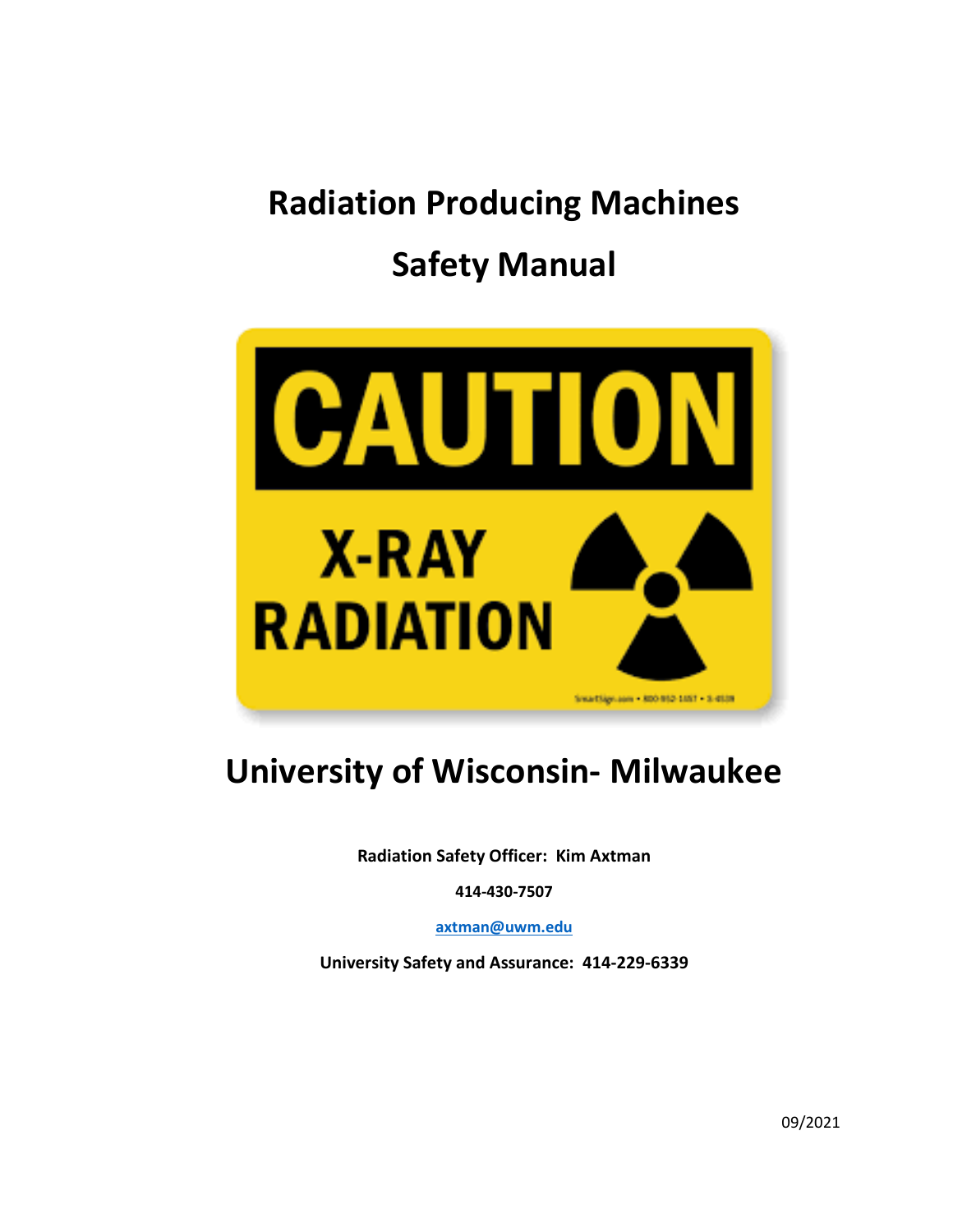## **Introduction**

Radiation Safety is the responsibility of all individuals at the University of Wisconsin-Milwaukee (UWM) including faculty, staff, students, researchers, and visitors. The use of X-ray machines or radiation producing devices at UWM makes strict compliance to Federal and State regulations, and university policies important for safety and protection of all individuals at UWM.

#### **Purpose**

The use of machines which produce ionizing radiation are necessary to carry out the research and teaching responsibilities at UWM. The guidelines contained in the Radiation Producing Machines Safety Manual have been established by the Radiation Safety Officer for the following purposes:

- To provide for the protection of the University population and the general public against radiation hazards associated with its use of machines and equipment that emit ionizing radiation.
- To provide for the University's compliance with State and Federal regulations.

The intent of the Radiation Safety Officer (RSO) and University Safety and Assurances (USA) is to ensure that all employees and students are provided a safe working/learning environment, and an environment that employees and students feel free to raise safety concerns to University Safety and Assurances or the Radiation Safety Officer without fear of retaliation. Formal complaints should be in writing delivered to the Radiation Safety Officer.

## **Scope**

This manual details the Wisconsin Department of Health Services, Radiation Protection Section and UWM's requirements for equipment procurement and validation, procedure developments, and education of personnel. This manual is not intended to be a fully comprehensive reference. Further advice concerning hazards associated with specific X-rays or radiation producing devices and/or the development of new and unfamiliar procedures should be obtained through consultation with the RSO.

## **Importance of Radiation Safety**

The improper or unsafe use of radiation producing sources or equipment has the potential to create a health hazard for not only the user but the general public in the environment surrounding the area of use. The licenses that are issued to UWM by WI DHS specify what equipment may be used and how it must be handled. If you work with radiation producing devices you must abide by safe work practices and follow the requirements of this manual.

Radiation safety is the responsibility of all users. Radiation safety policies are established for everyone's benefit and require everyone's support. All personnel using radiation sources are expected to become familiar with this manual and to conduct their operations accordingly. Failure to adhere to the requirements in this manual and/or State regulations could jeopardize the University's ability to use radiation producing devices.

## **Wisconsin X-ray Regulations**

The following link is to the State of Wisconsin Department of Health Services X-ray website, <https://www.dhs.wisconsin.gov/radiation/xray/index.htm> . Wisconsin Admin. Code ch. DHS 157 is the regulation that this manual is based off of. Not all requirements specified in the regulations are restated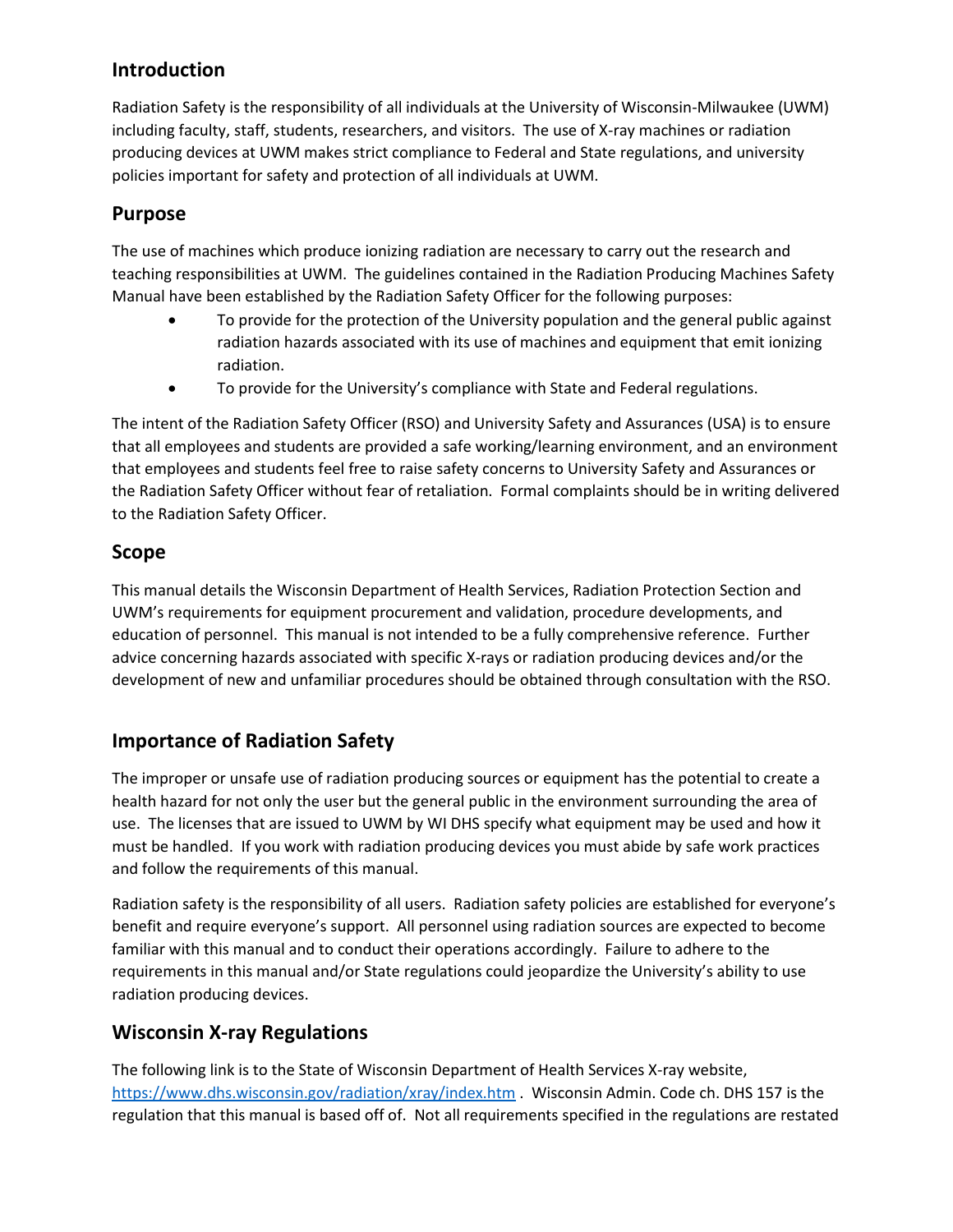in this manual. The manual is meant to summarize the requirements and indicate additional requirements determined by the Radiation Safety Officer and USA. Please contact the Radiation Safety Officer at 414-430-7507 if you have any questions.

#### **Abbreviations**

For the purpose of this Manual:

- AU Authorized User
- ALARA As Low As Reasonably Achievable
- DDE Deep Dose Equivalent
- LDE Lens Dose Equivalent
- NVLAP National Voluntary Laboratory Accreditation Program
- NRC Nuclear Regulatory Commission
- PI Principal Investigator
- PPE Personal Protective Equipment
- RSO Radiation Safety Officer
- SDE Shallow Dose Equivalent
- SPD Signed Pregnancy Declaration
- SU Supervised User
- USA University Safety and Assurances
- XRD X-ray Diffraction
- XRF X-ray Fluorescence

#### **Administrative Organization**

## **Radiation Safety Officer**

#### **General RSO Responsibilities for Radiation Producing Machines**

- Be qualified by training and experience to assume the responsibilities of apprising him/herself of all hazards and precautions involved in handling the radiation machine(s) for which he/she is responsible.
- Give instructions concerning hazards and safety practices to persons who may be occupationally exposed to radiation.
- Oversees and annually reviews the Radiation Safety Program.

#### **RSO Responsibilities for Analytical X-ray Equipment**

- Establishing and maintaining operation procedures so that the radiation exposure of each worker is kept as far below the maximum permissible dose as is practical.
- Instructing personnel who work with or near radiation machines in safety practices.
- Maintaining a system of personnel monitoring.
- Arranging for establishment or radiation control areas, including placement of appropriate radiation signs and devices.
- Providing for radiation safety inspections of radiation machines on a routine basis.
- Reviewing modifications to x-ray apparatus, including x-ray tube housing, cameras, diffractometers, shielding, and safety interlocks.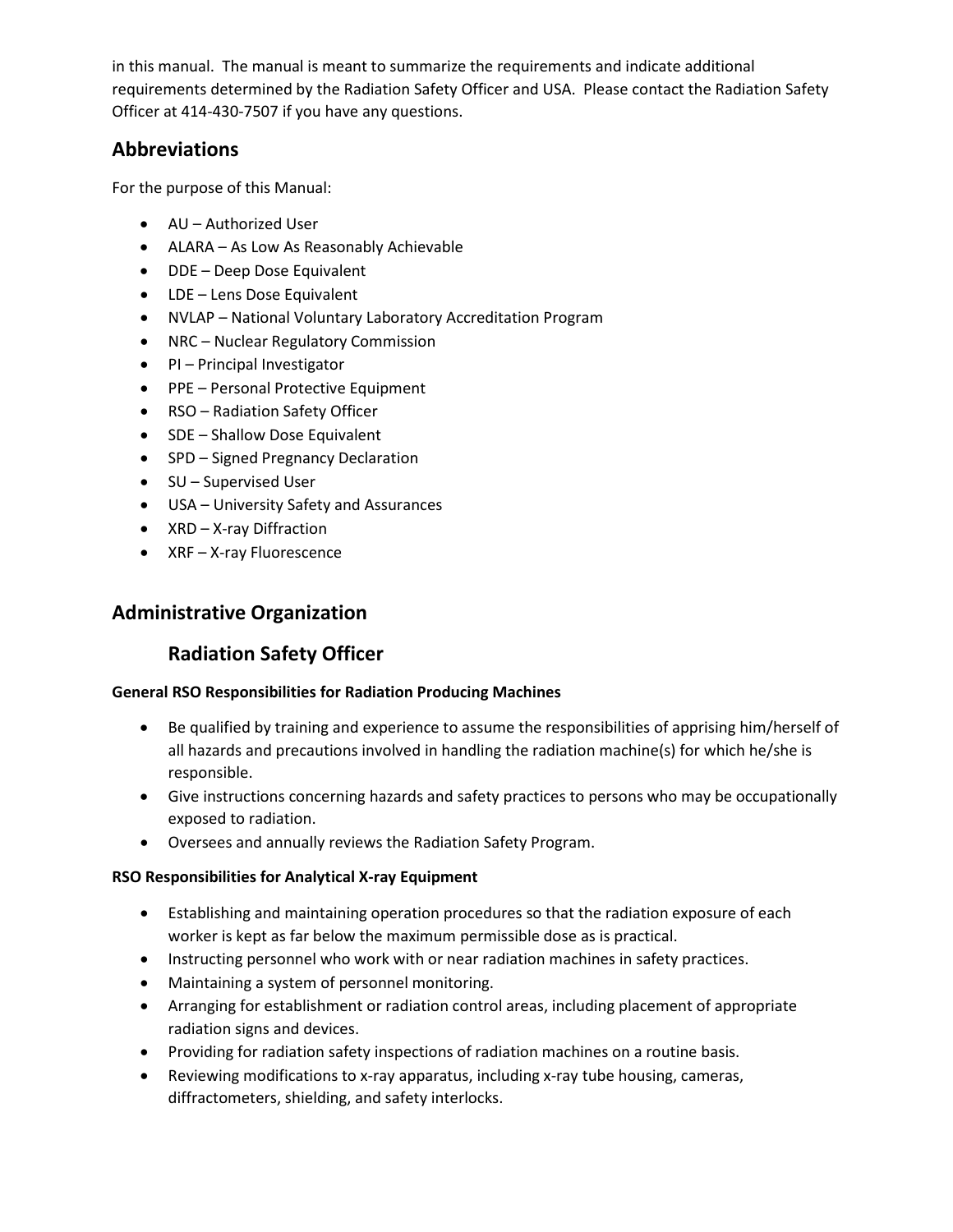- Investigating and reporting to proper authorities any cases of excessive exposure to personnel and taking remedial action.
- Being familiar with applicable regulations for control of ionizing radiation.

#### **RSO Authority**

To meet these responsibilities, the RSO has been given the following authority:

- To review and approve proposed uses of radiation producing machines.
- To grant, deny, or suspend authorization to use radiation producing machines by University personnel while on University property. Such action by the RSO follows a review of information relative tot eh authorization in question.
- To apply restrictions on the amount of occupational radiation exposure that any individual University personnel may receive during his/her University association.
- To terminate any activity employing radiation which is a threat to health or property after notification of person in charge.
- To recommend or order remedial action to correct safety or regulatory deficiencies.

## **Authorized Users**

Receives authority from the RSO to posses and use radiation producing machines. An Authorized User has been approved to use a given radiation producing device by the RSO.

#### **Responsibilities**

- To help all personnel maintain doses ALARA.
- To submit a registration to the RSO requesting permission to possess and use a radiation producing machine.
- To maintain an up-to-date listing with the RSO of all supervised users.
- To ensure that students and staff using radiation producing devices under his/her supervision are trained in safe laboratory practices, are familiar with terms of the registration, and are complying with University policies and applicable regulations.
- To inform the RSO of any proposed changes to operations.
- To provide supervision for all users under their authority.
- To provide training on the operation of the equipment to all users under their authority.
- To ensure that laboratory personnel wear the assigned dosimetry.
- To ensure that laboratory personnel are properly instructed in the guidelines involving radiation producing machines.
- To notify the RSO immediately of overexposure or suspected overexposure.
- Informing the RSO if they or any of the users have declared pregnancies (i.e. as defined by 10 CFR 20.1003, so stated in the U.S. NRC Regulatory Guide 8.13 attached as Appendix D).
- To only allow authorized people to use radiation producing machines and allowing only authorized people to enter the rooms that are specified as restricted areas. No one under the age of 18 can is permitted to use an x-ray device.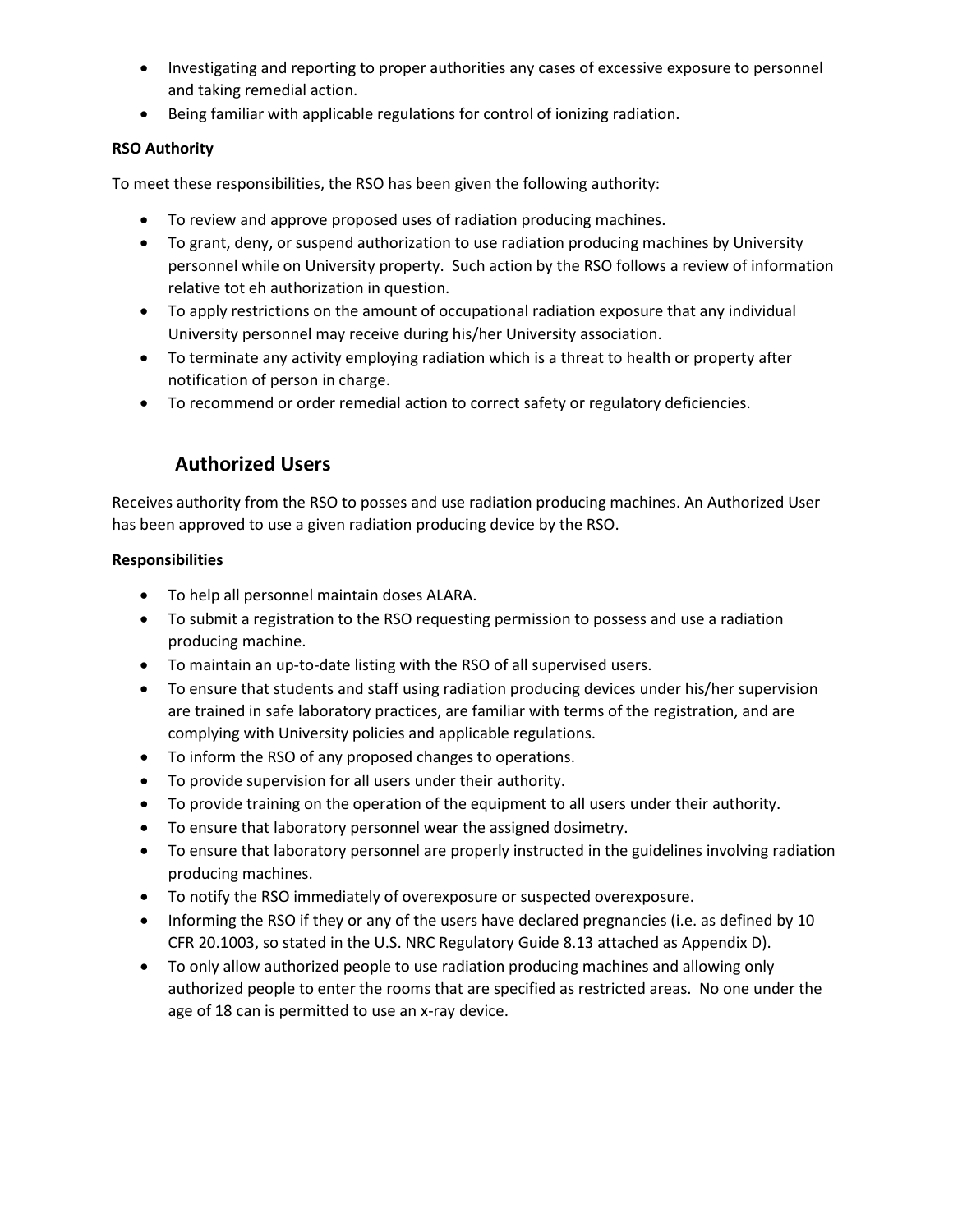#### **Visitors**

Non-UWM individuals may need to be in areas operating radiation producing machines. In such cases, the visitor must have the proper dosimetry (if needed) and be in direct physical supervision of the authorized user.

#### **Dose Limits and Assessment**

#### **Maximum Permissible Dose Limits**

Exposure to ionizing radiation, both internal and external, shall be kept As Low As Reasonably Achievable (ALARA). The external and internal exposure from sources of radiation shall be controlled in such a way as to provide reasonable assurance that no individual shall receive an absorbed dose in excess of the permissible value.

#### **Radiation Workers**

Maximum permissible dose limits for adult radiation workers (listed in Fig. 1) apply to any combination of dose received from external or internal exposure. These limits do not apply to doses received from background radiation or from medical procedures or exams. An adult radiation worker is defined as an individual 18 years of age or older that works with or around sources of radiation. Child labor laws prohibit individuals under the age of 18 from working with certain types of radioactive materials or in certain areas where occupation radiation exposures may occur. It is the policy of USA that minors are not permitted to work with sources of ionizing radiation at UWM.

|                        | Annual Maximum Permissible Dose Limits |                                                |  |  |
|------------------------|----------------------------------------|------------------------------------------------|--|--|
|                        |                                        | Whole Body Deep Dose Equivalent                |  |  |
| $5,000$ mrem $(5$ rem) | $50 \text{ mSv} (0.05 \text{ Sv})$     | (Head, trunk (including male gonads), arms     |  |  |
|                        |                                        | above the elbow, legs above the knee)          |  |  |
|                        | $500$ mSv $(0.5 Sv)$                   | Whole Body Shallow Dose Equivalent             |  |  |
| 50,000 mrem (50 rem)   |                                        | (Skin of the whole body)                       |  |  |
| 15,000 mrem (15 rem)   | $150$ mSv $(0.15$ Sv)                  | Lens of Eye Dose Equivalent                    |  |  |
|                        |                                        | (Eye)                                          |  |  |
|                        |                                        | Extremities                                    |  |  |
| 50,000 mrem (50 rem)   | $500$ mSv $(0.5 Sv)$                   | (Hands, forearms, elbows, knees, leg below the |  |  |
|                        |                                        | knees, and feet)                               |  |  |



#### **Declared Pregnant Radiation Worker**

Under State and Federal law, the whole body dose limit of a pregnant radiation worker remains at 5,000 mrem (50 mSv) per year until she specifically declares her pregnancy in a written and signed statement directed to the RSO. The declaration is voluntary. Following the RSO's receipt of a signed pregnancy declaration, the dose limit to the worker's embryo/fetus is limited to 500 mrem (5 mSv) for the duration of the pregnancy. Upon the receipt of the signed declaration, the RSO will provide monitoring for potential internal and/or external exposure to the embryo/fetus as appropriate.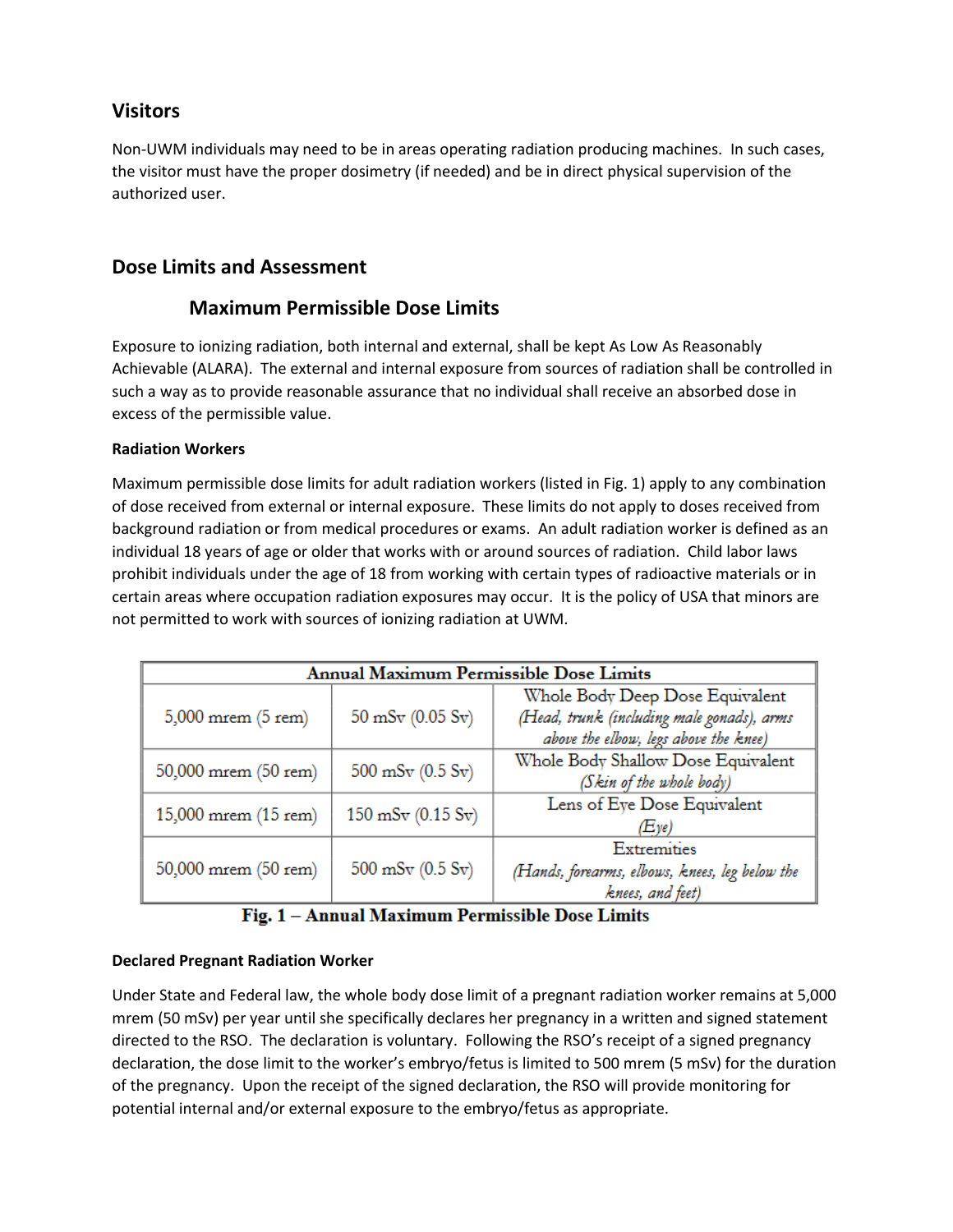The RSO recommends that a pregnant radiation worker declare her pregnancy so that her occupational radiation exposure potential can be evaluated to ensure that the dose to the embryo/fetus does not exceed 500 mrem (5 mSv) over the duration of the pregnancy.

#### **General Public**

The limit to members of the general public (including employees not involved in working with sources of ionizing radiation) is 100 mrem (1 mSv) per year from licensed or registered activities at UWM. The dose rate limit is 2 mrem in any one hour.

#### **Determination of Exposure**

#### **Dosimeters**

Personal dosimeters used to record occupational radiation exposures are supplied and processed through a National Voluntary Laboratory Accreditation Program (NVLAP) approved commercial dosimeter service. The administration and management of the personnel monitoring program is provided by the RSO.

Dosimetry is required for adults likely to annually receive external dose in excess of 10% of the annual permissible dose limits found in Fig. 1. Dosimetry is also required for individuals that enter a high or very high radiation area. Personal dosimeters are also available upon request.

Personal dosimeters are exchanged on a quarterly basis. Copies of dosimetry reports are available from and are maintained on file by the RSO. Contact 414-430-7507 if you have any questions concerning dosimeters or dosimeter reporting.

Documented completion of RSO radiation safety training applicable to job function is required as a prerequisite to obtaining a personal dosimeter. Contact the RSO for more information regarding applicable training for your job function.

#### **Types of Dosimeters**

Whole Body dosimeters provide measurement of penetrating and non-penetrating radiation exposure. Penetrating radiation is designated on reports as "DDE" for Deep Dose Equivalent and includes exposure to the whole body (head, trunk, active blood-forming organs, and reproductive organs). Nonpenetrating radiation is designated as "SDE" for Shallow Dose Equivalent, and includes exposure to the skin and extremities. Lens of the eye dose equivalent is designated as "LDE". Whole body dosimeters are to be worn on the torso in the region likely to receive the highest radiation exposure. If a protective lead apron is worn, wear the whole body dosimeter underneath your lead apron.

Ring dosimeters provide measurement of radiation exposure to the extremities (hands and forearms). The ring dosimeter is to be worn under any gloves and on the hand most likely to receive the highest radiation dose.

#### **Accidental Exposure Assessment**

Anyone suspecting that they have received an overexposure due to radiation emitted from a radiation producing machine must call the RSO immediately, 414-430-7507.

## **ALARA Program**

The maximum permissible occupational dose limits established by regulation are based on limiting individual radiation dose to what is considered to be an acceptable level of occupational risk. Although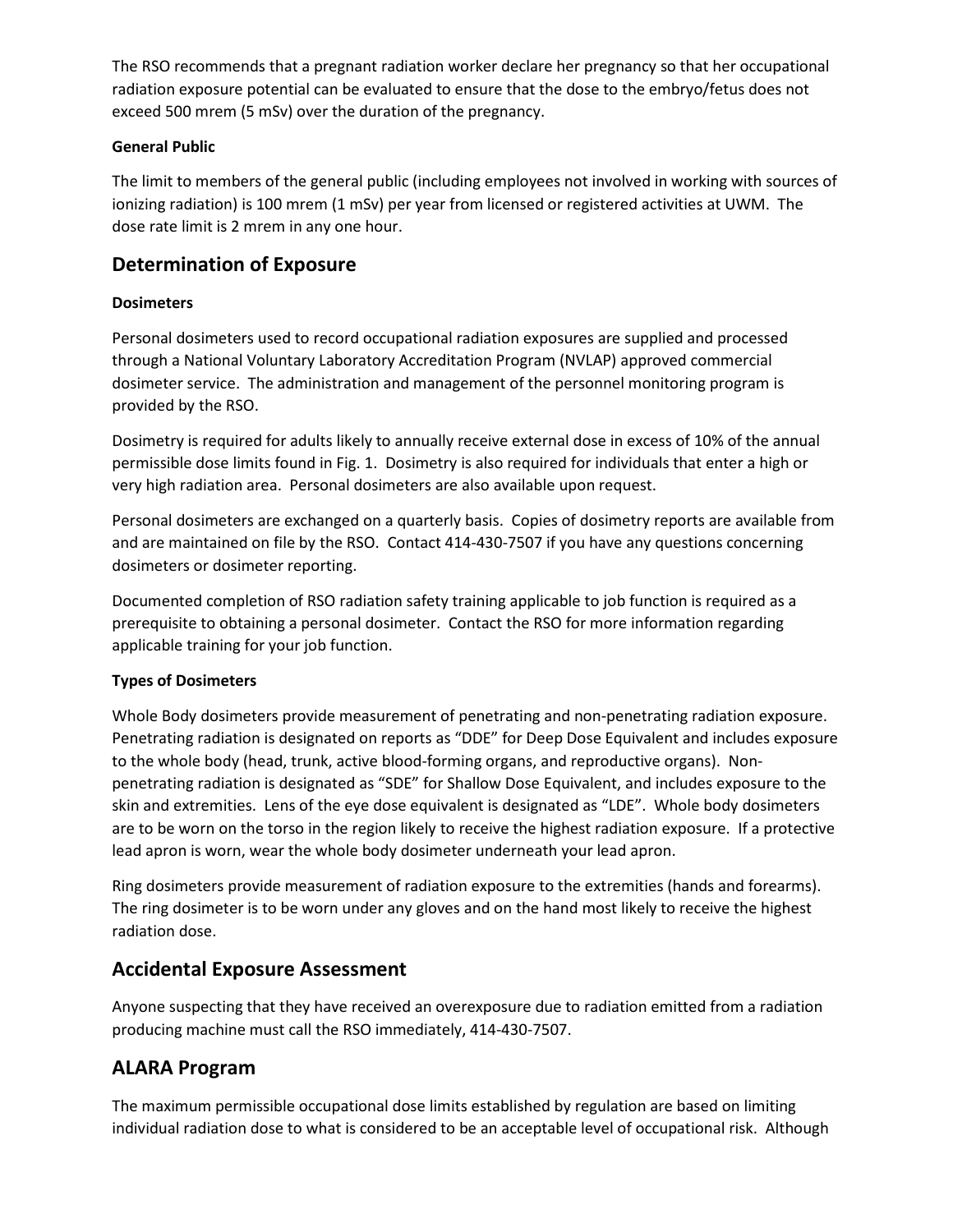there is no documented evidence linking any health effect with exposures less than 10,000 mrem (100 mSv) delivered at a high dose rate, it is assumed that any radiation exposure may carry some risk. Therefore, regulation requires that UWM provide a program designed to reduce exposures As Low As Reasonably Achievable (ALARA) to the extent practical, utilizing procedural and engineering controls.

UWM's ALARA Program provides a process for the RSO to Review the radiation safety program annually, review all proposals for radiation producing machine usage, and review all occupational radiation exposure reports.

## **Acquisition of a Radiation Producing Machine**

## **Pre-Registration**

Prior to obtaining a radiation producing machine, the Authorized Users must:

- Pre-register with the RSO by providing the following information:
	- $\circ$  Name and address of the person having administrative control and responsibility for the proposed facility.
	- o Location where the device(s) is to be stored or used.
	- o Plans and specifications (shielding, etc.) for the proposed facility.
	- o The model name/number/serial number of the device.
	- o Other information as requested.

## **Registration of a Radiation Producing Machine**

All machines capable of producing ionizing radiation must be registered with the Wisconsin Department of Health Services (DHS) within 30 days of the occurrence.

The RSO will register the machine with DHS based on the information provided by the authorized user.

Registrants using radiation producing machines shall provide the RSO with documentation of the type, make, model, serial number, and maximum radiation output of the device before installation. The registrant shall also provide the date of initial operation (or the approximate intended date) of the radiation producing machine.

A copy of the radiation survey performed at the installation and acceptance testing shall be maintained for inspection, including exposure rates in all adjacent rooms. Radiation surveys shall be repeated after major maintenance, modification or relocation of the device.

An initial radiation safety survey of the equipment and all adjacent rooms shall be conducted, and a copy maintained. Similar radiation surveys shall be repeated after major maintenance, modification or relocation.

The RSO must be notified prior to any device installation, maintenance, modification or relocation, discontinuation or transfer of a radiation-producing device. Reports of transfer (surplus, sale, gift, etc.) must include the name and address of the transferee. The RSO must be notified when an X-ray machine arrives and of the scheduled installation date. Installation must be performed and documented by a manufacturer representative or a state agency registered service provider. Following installation, a certificate of installation is required of certified units. For non-certified units, an equivalent report from the manufacturer representative or agency registered service provider must be provided to the RSO. At a minimum, the below listed documents must be provided to the RSO after installation within 30 days.

- Purchase records
- Receipt/Installation records (Includes transfers or donations)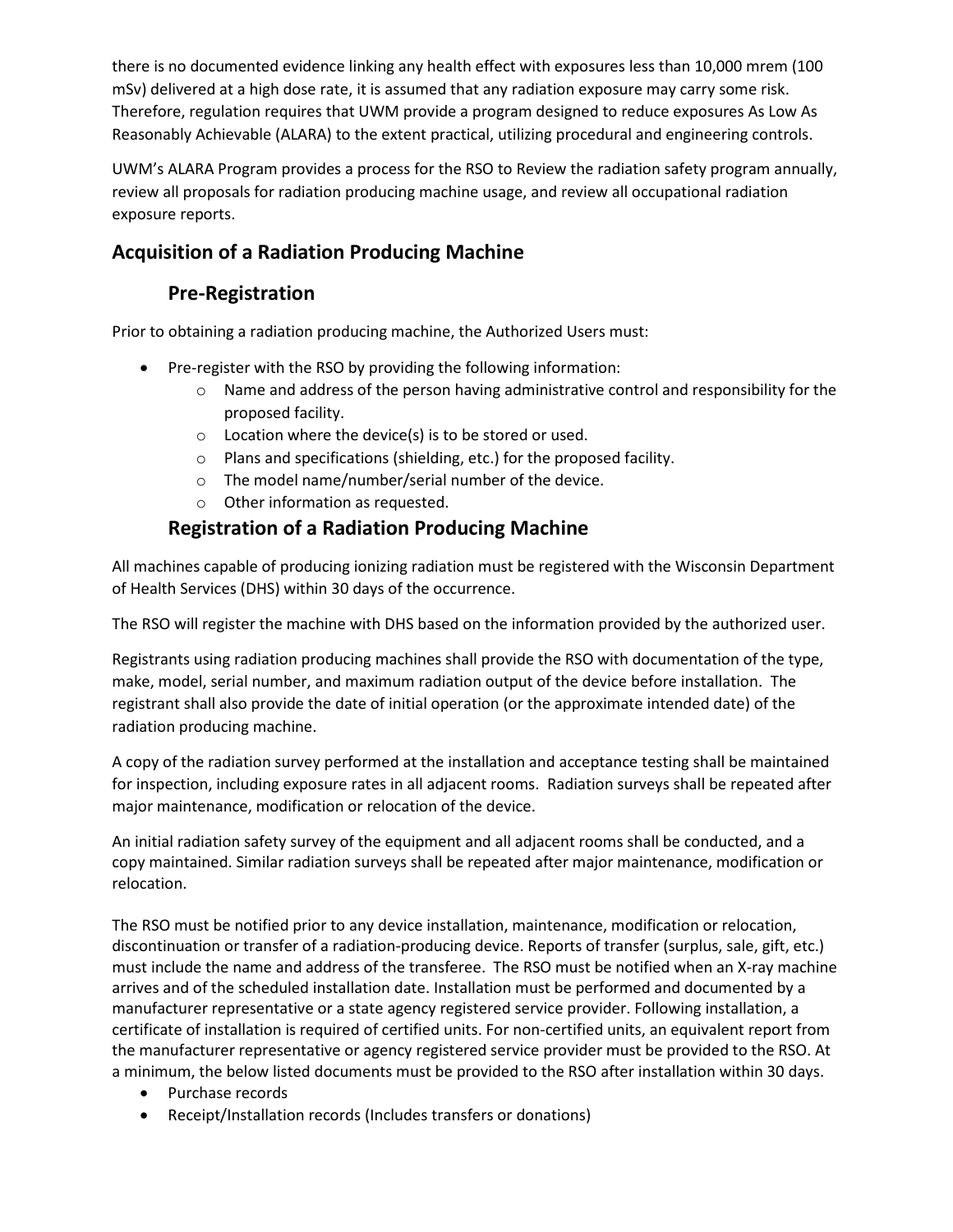- SOP for each X-ray machine including start-up, shut-down, safety device by-pass, alignment, and emergency
- Calibration, maintenance, and modification records

In addition to the documents listed above, AUs must maintain the below documents.

- Equipment manuals
- Safety devices (interlocks, activation warning lights, etc.) information
- Other requested information by the RSO, regulations, or the University policies
- X-ray log book unless the X-ray machine is solely used by the AU or a computerized automatic log available

## **Safeguarding Radiation Producing Devices**

State regulations require that all radiation producing devices must be secured from unauthorized use or access. It is essential that everyone take responsibility for ensuring that all radiation producing equipment is either under direct observation by authorized personnel, or when unattended, be secured at all times. The test for compliance with this security requirement is straightforward: Can someone remove or use the device in your area without you or another authorized person in your area knowing it? If the answer is "yes," then the security in your area of use is not satisfactory.

## **Basic X-ray Safety Guidelines**

## **General Guidelines**

The X-ray AU should designate a primary responsible operator for the X-ray machine if the AU cannot be in the X-ray use area or on the campus during operation all the time. The primary responsible operator's responsibility will be the same as the AU when AU is not present on the campus including interlock bypass keys, perform the alignments, and manufacturer required changes/maintenance on the X-ray machines. The primary responsible operator can also coordinate calibrations, repairs, and modifications of the equipment with the company or manufacturer representative. X-rays can only be operated when the AU or the designated primary responsible operator is present in the X-ray lab or in the campus. The AU or the designated primary responsible operator must know who uses the machine when the machine is in use. When neither of them are available to supervise the X-ray operation, the Xray must be turned off and the key must be removed from the machine to secure it from unauthorized operation.

## **Operational Procedures**

An SOP including start up, shut down, alignment, and emergency procedures for all X-ray machines must be written and readily available to and acknowledged by all users. The safety and basic operations sections in the manufacturer's manual can be used but a standalone specific X-ray manual is strongly recommended. The X-ray operation must follow basic radiation safety practices. All users should minimize their exposures to keep their occupational doses As Low As Reasonably Achievable (ALARA). Certified and closed unit X-ray machines should have enough shielding to reduce radiation level below 2 millirem (mrem) per hour or 2 milliRoentgen (mR) per hour during operation. If the shielding is not sufficient to maintain the radiation level below the 2 mR per hour from the surface where any person can have access, the AU must contact the Radiation Safety Office to consult to have additional access controls added for using the X-ray machine, such as key card access, or an X-ray in use indicator at the entrance.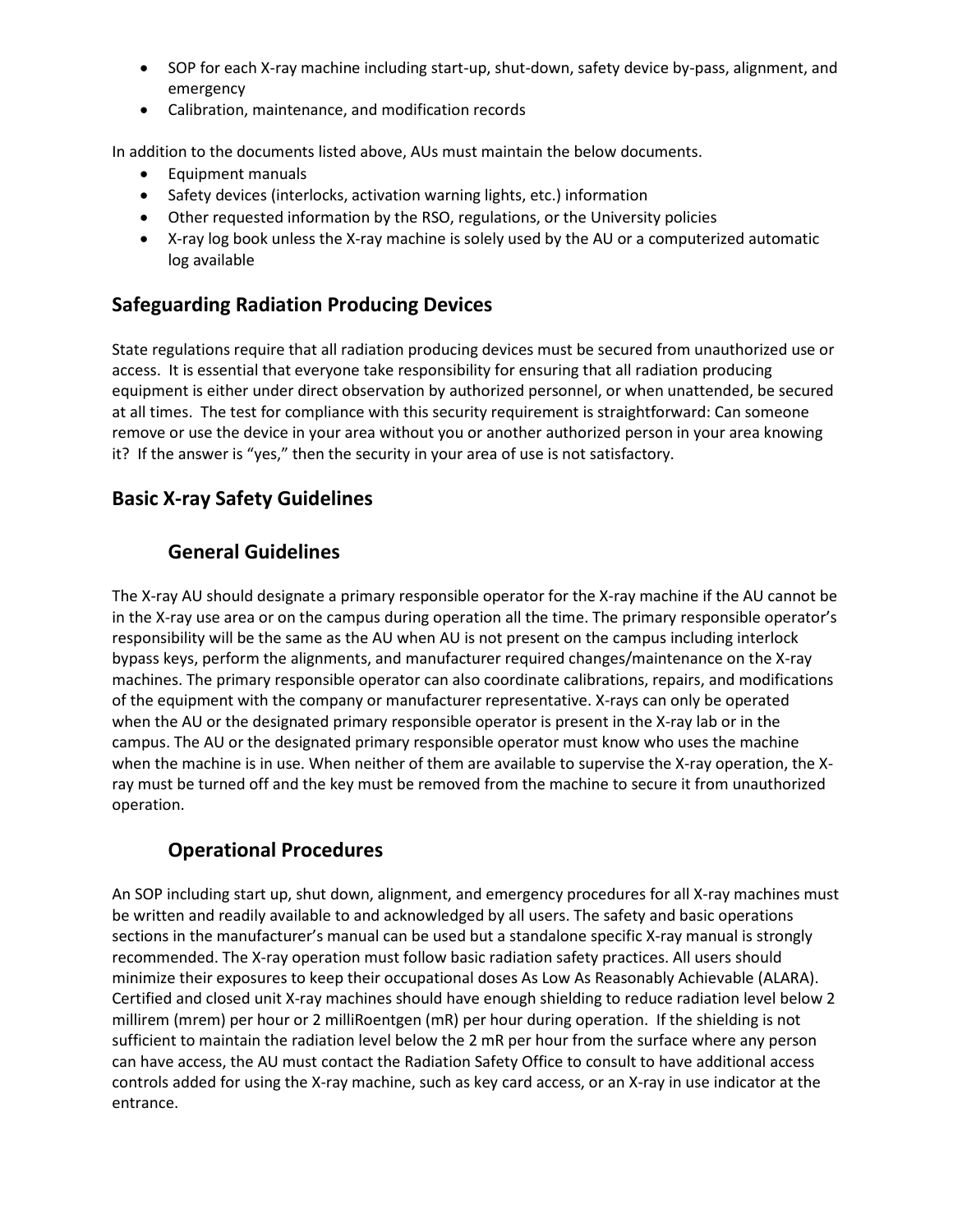#### **Records**

Certain records are required to be maintained by all X-ray AUs and readily available for the radiation safety annual audit and DHS inspections. All records should be maintained in one central location in the lab. Minimum required records are:

- Equipment manuals
- Purchasing/Receipt/Installation records (Includes transfers or donations) –AU can keep these records in his/her office
- SOP for each X-ray machine
- Calibration, maintenance, and modification records
- Use log book

## **Radiation Safety Training**

All individuals using radiation-producing machines shall receive radiation safety training offered by the Radiation Safety Officer or a source approved by the Radiation Safety Officer. Training must be completed prior to using a radiation-producing device. In addition, individuals shall be trained on the operation of the particular radiation producing device he/she will be using and actions to take in the event of an emergency. This use training shall be provided by the Authorized User or other person approved by the Radiation Safety Officer. All individuals who wish to operate diagnostic, analytical, or cabinet X-ray systems shall receive instruction in and demonstrate ability in:

- General properties of ionizing radiation.
- Principles of radiation detection.
- Radiation hazards associated with the use of the equipment.
- Biological effects of ionizing radiation.
- Procedures to minimize exposure.
- UWM's Safety requirements.
- Emergency procedures.

Ability shall be demonstrated by passing a on-line examination administered by the Radiation Safety Officer. Machine specific hands-on training must be provided by experienced personnel.

In some cases, the Authorized User will give the safety training, with the course content approved by the Radiation Safety Officer.

**Exceptions to radiation safety training requirements maybe granted because of pervious training, experience, or education at the sole discretion of the RSO.** 

#### **X-rays – General**

The following items apply to x-ray producing machines in general. These, therefore, apply to diagnostic x-ray, x-ray diffraction, x-ray fluorescence instruments, etc. Please contact the RSO if you have any questions.

• Individuals operating x-ray systems shall be adequately instructed in safe operating procedures and shall be competent in the safe use of the system.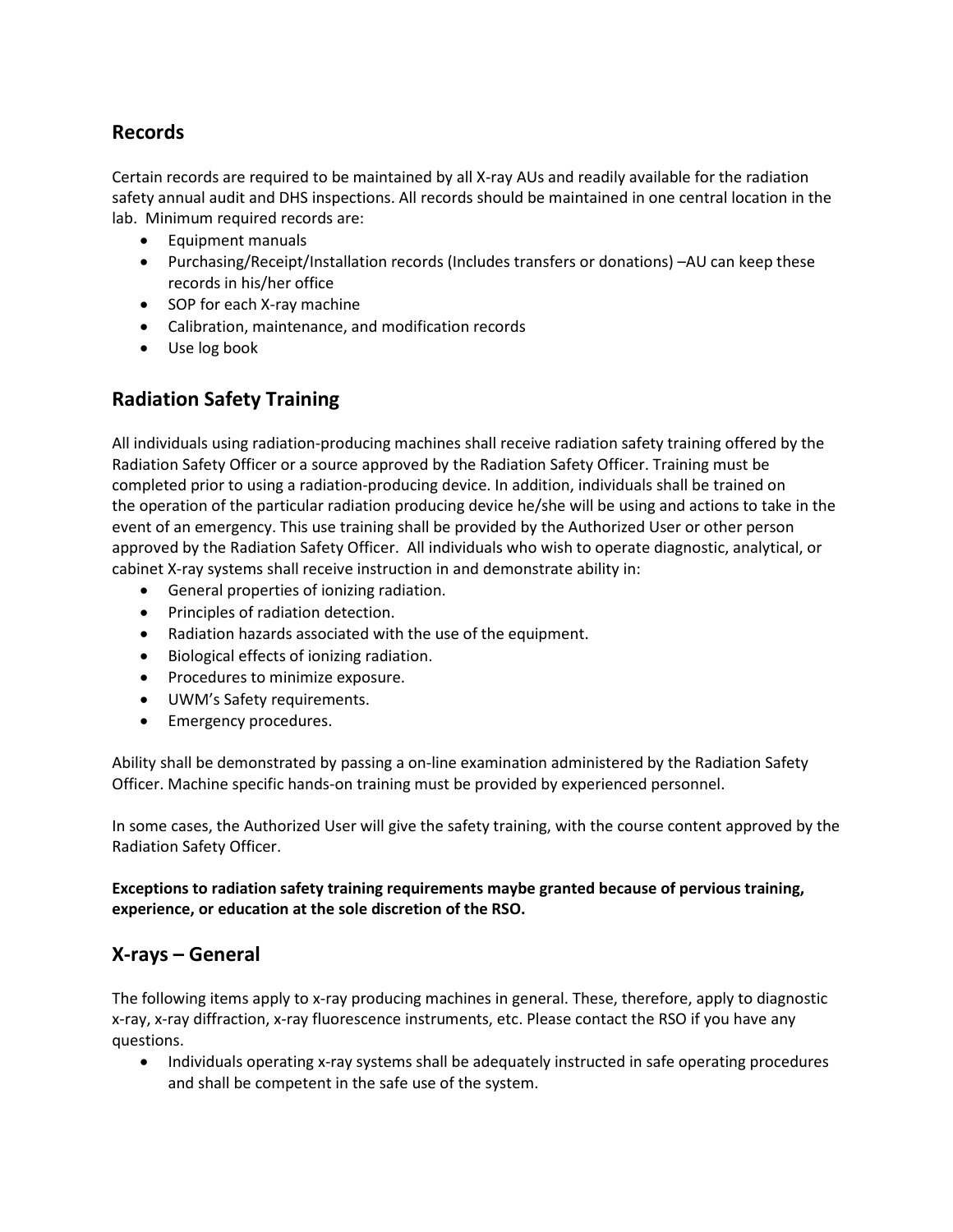- Written safety procedures and rules for the particular x-ray system shall be posted in a conspicuous place beside each x-ray system's control panel and a copy of these administrative regulations shall be made available in each general work area.
- Records of surveys, calibrations, maintenance and modifications performed on the x-ray system along with the names of persons who performed the service shall be kept.
- If protective clothing is worn on portions of the body and a monitoring device(s) is(are) required, at least one (1) monitoring device shall be utilized as follows:
	- $\circ$  If an apron is worn, the monitoring device shall be worn at the neck area outside of the apron; and
	- o If more than one (1) device is used and a record is made of the data, each dose shall be identified with the area where the device was worn on the body.

## **Analytical X-ray**

This section applies to instruments that employ methods like x-ray diffraction and x-ray fluorescence. Specifically, enclosed beam configurations are addressed. Contact the RSO with any questions.

X-ray diffraction and spectrographic devices generate in-beam radiation dose rates of 30 to 7000 rads/sec. Severe tissue damage can be inflicted by very brief exposures to these high dose rates. Surgical treatment or amputation may be required when small body parts, such as fingers, receive greater than 1000 rads.

It is imperative that stringent safety precautions be applied when using these devices. Safety precautions include mechanical and electrical interlocks as well as proper training and instruction. The following safety procedures have been established to help prevent accidents. Adherence to these rules is mandatory.

- Normal operating procedures shall be written and available to analytical x-ray equipment workers. No individual shall be permitted to operate analytical x-ray equipment in a manner other than specified in the procedures unless the individual has obtained written approval of the Radiation Safety Officer.
- Safety interlocks shall be tested monthly. Record the results of the test, the date, and the name of the person conducting the test.
- A label bearing the words, "Caution -Radiation -This Equipment Produces Radiation When Energized" shall be placed near the switch that energizes the tube.
- A sign bearing the words, "High Intensity X-ray Beam" shall be in place adjacent to each tube housing.
- Unused ports on radiation source housings shall be secured in the closed position.
- Under no circumstances shall shutter mechanisms or interlocks be defeated or in any way modified, except as approved in writing by the Radiation Safety Officer.
- If it is necessary to temporarily, intentionally alter safety devices (e.g., bypassing interlocks or removing shielding) this action shall be:
	- $\circ$  Specified in writing and posted near the x-ray tube housing so that other persons know the existing status of the machine; and
	- o Terminated as soon as possible.
	- $\circ$  When a safety device or interlock has been bypassed, a readily discernible sign bearing the words "SAFETY DEVICE NOT WORKING," or words having a similar intent, shall be placed on the radiation source housing.
- Be alert to the beam status. Stay constantly aware of the on/off status of the X-ray beam by repeatedly checking the status indicators.
- Avoid the beam path. Stay out of the beam path.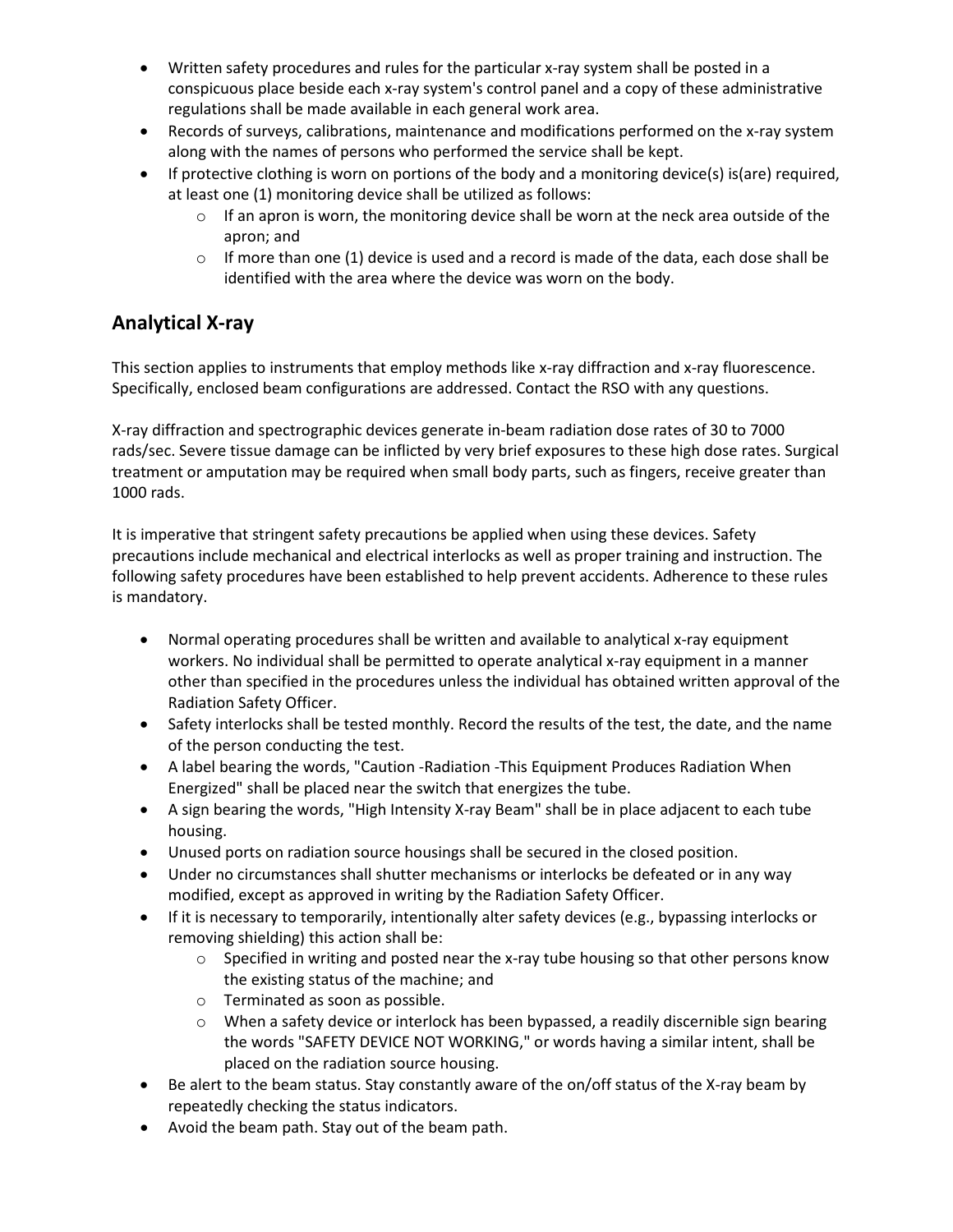- Only experienced, skilled workers should perform beam alignments. Concentrate fully on the job when doing alignments. Wear the finger and body radiation monitor badges.
- No person shall be permitted to operate academic X-ray machines until they have:
	- o received instructions in relevant radiation hazards and safety
	- o received instructions in the theory and proper use of the machine
	- o demonstrated competence, under direct supervision, to safely use the machine
- Operators must wear extremity (finger) and/or whole body radiation badges, as applicable, while using the equipment. The RSO will assist in determining applicability based on the individual's involvement with the machine (e.g., operation, maintenance and repair, beam alignment, etc.)
- Operators shall remain in constant attendance while the X-ray beam is on, or the device shall be secured against access by unauthorized persons.
- Any changes in the status or location of a device shall be referred to the Radiation Safety Officer for prior approval.
- Periodically monitor for scatter radiation. Sheet lead, lead foil, lead tape or leaded acrylic are all useful for auxiliary shielding.
- Be aware of non-radiation hazards. Cryogenic liquids and gases, high voltage and heavy metals are some examples of other lab hazards that require precautions.

#### **Annual Inspections**

Analytical X-ray facilities shall be inspected annually by the RSO.

## **Emergency Procedures**

If you are exposed to the direct x-ray beam or suspect an exposure, IMMEDIATELY follow these steps:

- Shut off the x-ray beam.
- Remain calm.
- Call the Radiation Safety Officer.
- If there is a medical emergency in addition to the exposure, call University Police.
- Arrange for a medical examination. Important: Notify the examining physician that exposure to low energy x-rays may have occurred.

**Radiation Safety Officer: 414-430-7507 University Safety and Assurances: 414-229-6339 University Police: 9-911**

## **General Safety Guidelines**

X-Ray diffraction and spectrographic devices generate in-beam radiation dose rates of 30 to 7000 rads/sec. Severe tissue damage can be inflicted by very brief exposures to these high dose rates. Surgical treatment or amputation may be required when small body parts, such as fingers, receive greater than 1000 rads.

It is imperative that stringent safety precautions be applied when using these devices. Safety precautions include mechanical and electrical guards as well as proper training and instruction. The following safety procedures have been established to help prevent accidents. Adherence to these rules is mandatory.

- 1. No person shall be permitted to operate analytical x-ray machines until they have:
	- a. Received instructions in relevant radiation hazards and safety.
	- b. Received instructions in the theory and proper use of the machine.
	- c. Demonstrated competence, under direct supervision, to safely use the machine.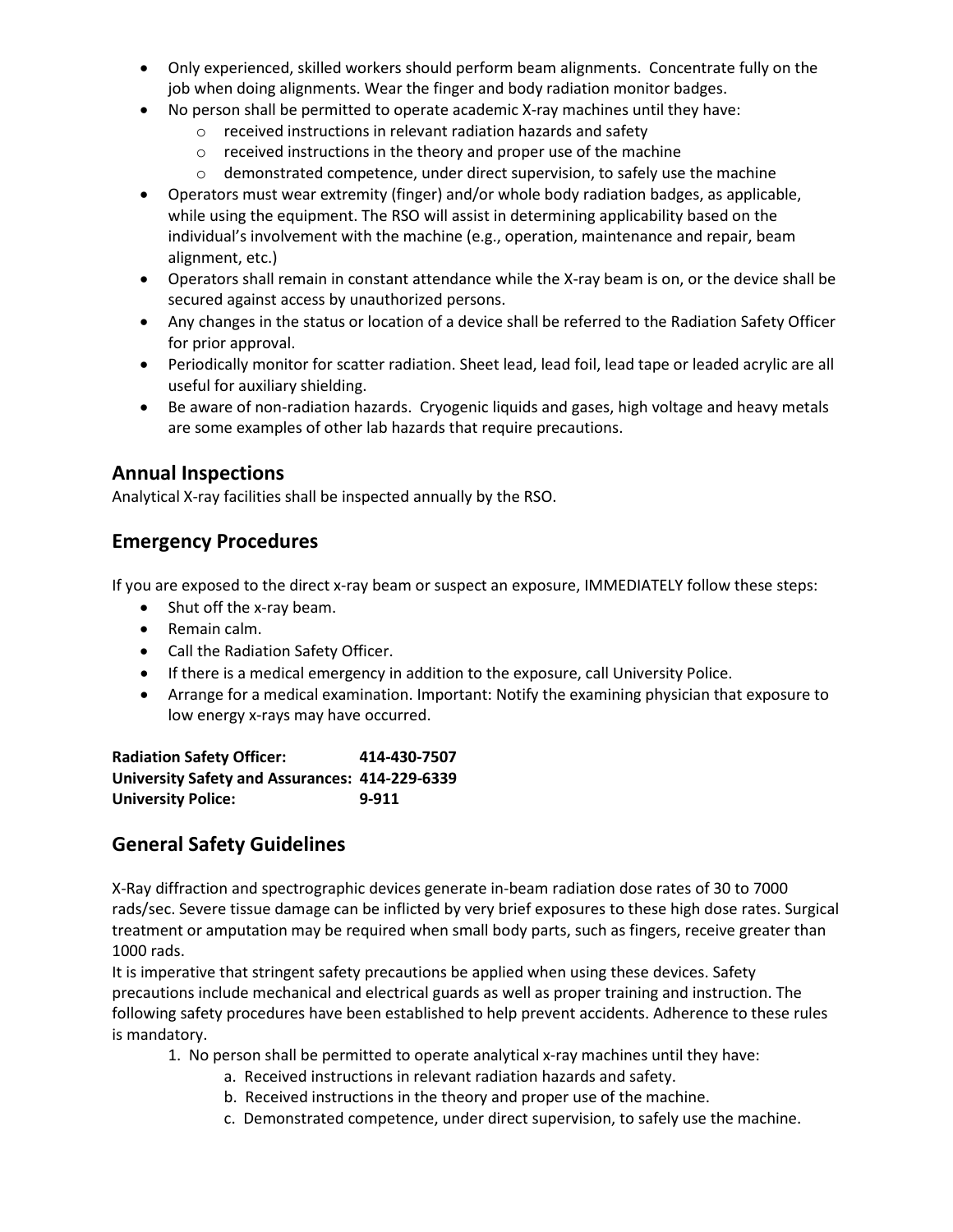2. Radiation exposure to the operator and others shall be kept ALARA (As Low As Reasonably Achievable).

3. Operators shall wear monthly exchanged finger-ring and body radiation badges (if applicable). The RSO will assist in determining applicability based on the individual's involvement with the machine (e.g., operation, maintenance and repair, beam alignment, etc.) 4. Operators shall remain in constant attendance while the x-ray beam is on, or the device shall be secured against access by unauthorized persons, unless an interlock device is provided to prevent accidental entry into the primary beam.

5. Safety interlocks shall be tested monthly.

6. ANY changes in the status or location of a device shall be referred to the Radiation Safety Officer for prior approval.

## **X-ray machine Transfer, Donation, and Disposal**

#### **Transfer or Donation**

An X-ray unit can be transferred or donated to another organization as long as the organization has appropriate registration. AUs must contact UWM's Purchasing Office and the Radiation Safety office before processing the transfer or donation

#### **Disposal**

Most newer X-ray units don't contain hazardous materials except beryllium and lead.

Generally, beryllium is contained within the X-ray tube and must be removed from the system and disposed of as chemical waste. You must verify the manufacture's information about the X-ray tube. Most of the time, it is indicated on the tube. Before the disposal process, the AU must remove the head, being careful not to break the X-ray tube. The tube is under vacuum and, if broken, could splinter and cause injuries and exposure to beryllium. Some X-ray systems have beryllium windows and a "poison" sign on the window unit that warns users that the window unit contains a very toxic chemical and must be disposed of properly. If you need assistance, please contact the Radiation Safety Office.

For disposal of X-ray units, contact the Surplus Department. Contact the Radiation Safety office to assist in disposing of the unit.

**PCBs-**X-ray machines made before July 1979 may contain a toxic chemical called polychlorinated biphenyls or PCBs, in the transformer oil. If your machine is older than 1979 or around that time frame, oil must be tested before the process of disposal. If the test results show that the oil contains PCBs, you need to contact University Safety and Assurances, Environmental Protection to remove the oil and disposed of as chemical waste.

**Hazardous Metals-**Older equipment may contain hazardous metals. Before taking a machine out of service you need to be aware of what's in the machine and what needs to be done to dispose of it properly. How you go about this could either save or cost you a lot of money. Contact the Radiation Safety Office and the USA if you need assistance. The Radiation Safety office and USA can help you to determine if your old machine contains a hazardous waste metal regulated by the U.S. Environmental Protection Agency and assist you to properly dispose of it.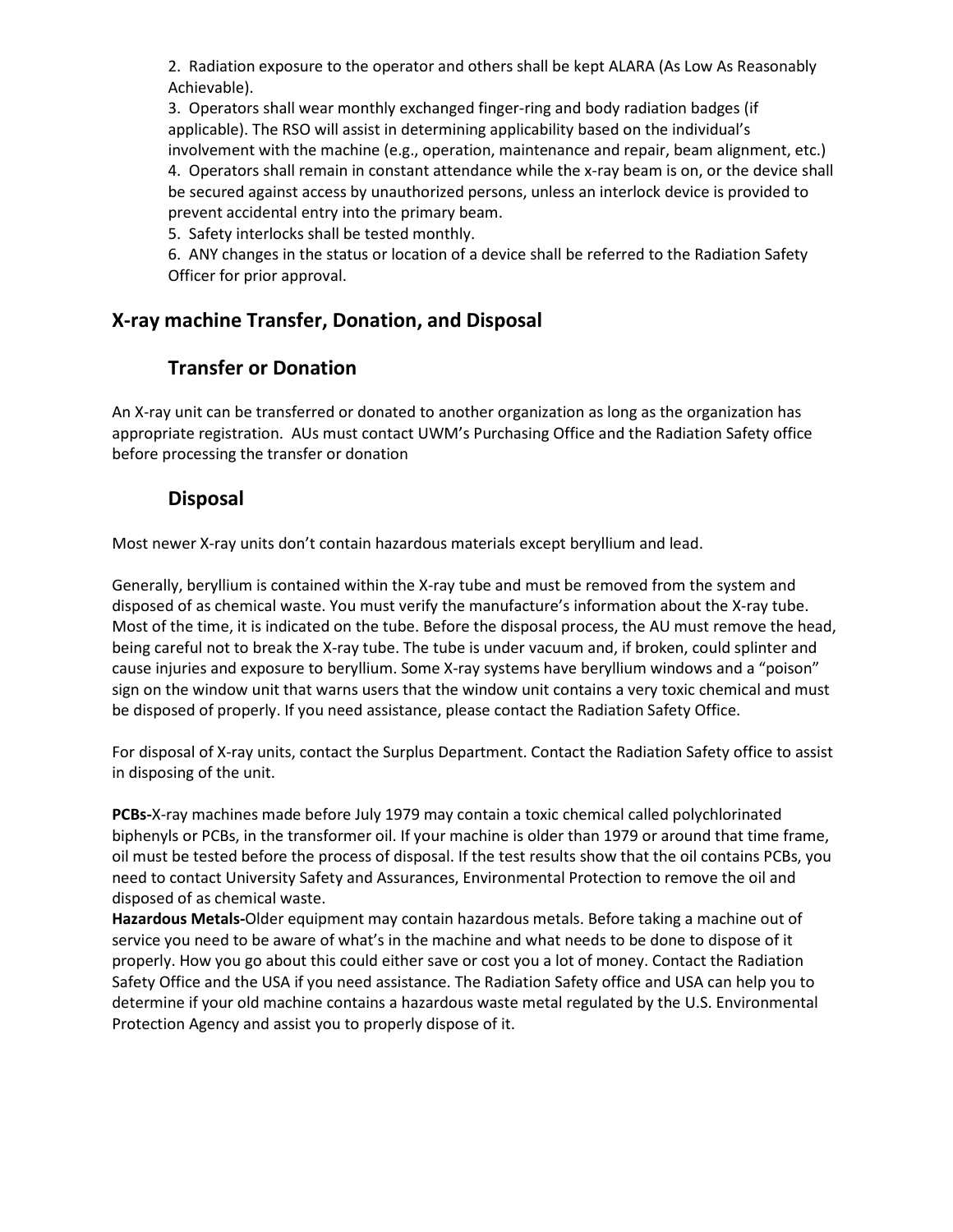#### **Definitions**

**Exposure** – term used to describe the amount of ionization produced in air from a radiation source. The unit used for this measurement is Roentgen (R) or milliroentgen (mR). Most portable survey instruments measure exposure. Exposure rate measurements can be used to calculate dose or dose equivalent.

**Absorbed Dose** – means the energy imparted by ionizing radiation per unit mass of irradiated material. The units of absorbed dose are the rad and the Gray (Gy).

**Rad** – is the special unit of absorbed dose. One rad is equal to an absorbed dose of 100 ergs/gram.

**Gray** – is the SI unit of absorbed dose. One gray is equal to an absorbed dose of 1 Joule/kilogram (100 rads)

**Rem** – is the special unit of any of the quantities expressed as dose equivalent. The dose equivalent in rems is equal to the absorbed dose in rads multiplied by the quality factor (1 rem=0.01 sievert (Sv))

**Sievert** – is the SI unit of any of the quantities expressed as dose equivalent. The dose equivalent in sieverts is equal to the absorbed dose in grays multiplied by the quality factor (1 Sv = 100 rems)



**Dose Equivalent** – is a measure of how much energy is absorbed by the body from radiation. Dose equivalent means the product of the absorbed dose in tissue, quality factor, and all other necessary modifying factors at the location of interest. The units of dose equivalent are the rem and sievert (Sv). 100 rem = 1 Sv. These are also the units reported on your dosimetry report and quantify how much dose you have received.

**Deep Dose Equivalent (DDE)** – which applies to external whole-body exposure, is the dose equivalent at a tissue depth of 1 cm.

**Lens Dose Equivalent (LDE)** – applies to the external exposure of the lens of the eye and is taken as the dose equivalent at a tissue depth of 0.3 cm.

**Shallow Dose Equivalent (SDE)** – applies to the external exposure of the skin of the whole body or the skin of an extremity, is taken as the dose equivalent at a tissue depth of 0.007 cm.

**Effective Dose Equivalent (EDE)** – is the sum of the products of the dose equivalent to the organ or tissue and the weighting factors applicable to each of the body organs or tissues that are irradiated.

**Total Effective Dose Equivalent (TEDE)** – means the sum of the deep-dose equivalent (for external exposures) and the committed effective dose equivalent (for internal exposures).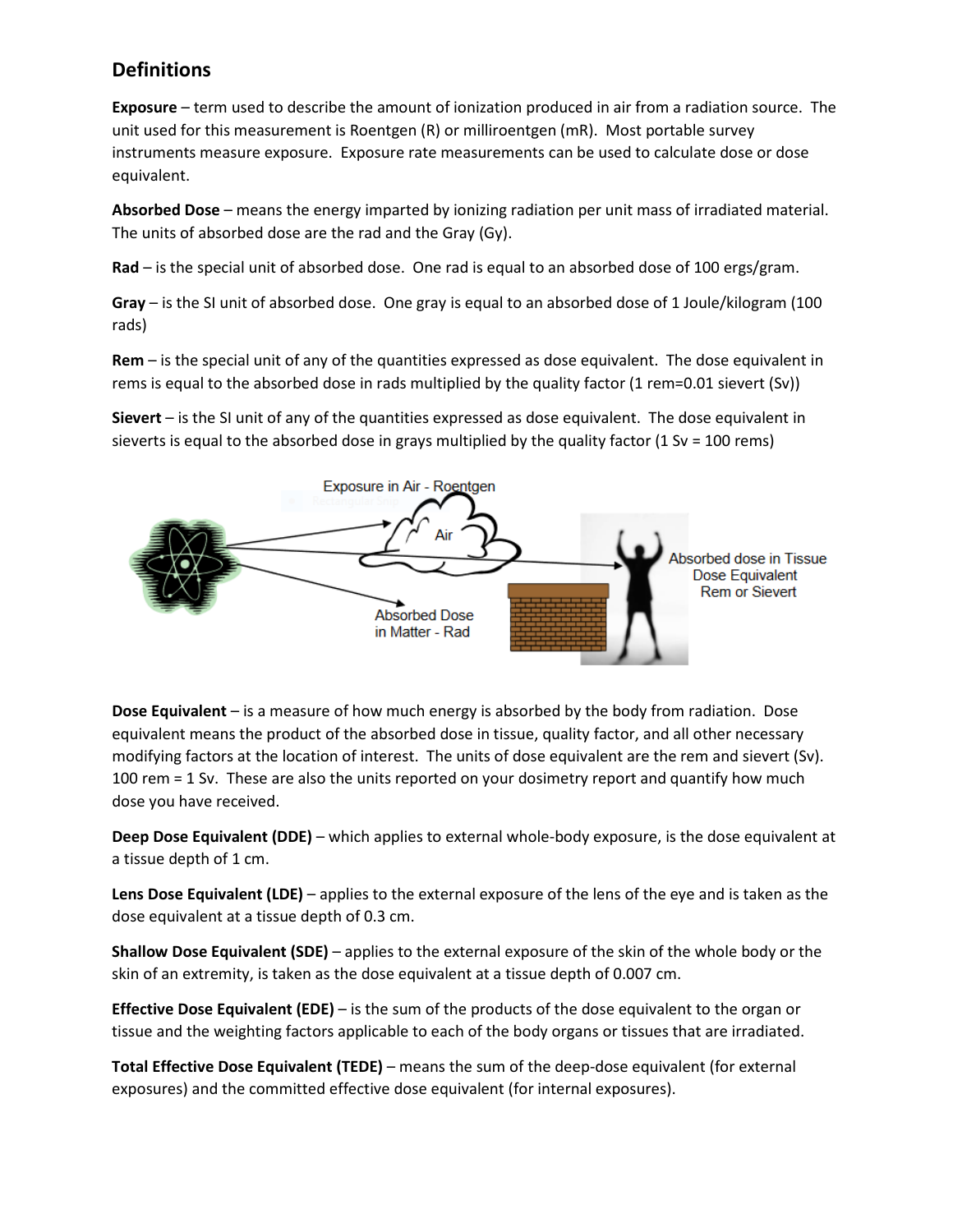**MeV** – Mega electron volt (1 million electron volts). Unit of measurement which quantifies the amount of energy carried by particulate or electromagnetic radiation, e.g. Cs-137 emits a 0.662 MeV gamma ray and P-32 emits a 1.7 MeV Beta particle.

**Activity** – when talking about radioactive material, the units of Curie or Becquerel (SI unit) or number of nuclear disintegrations per minute (dpm) are used to describe the quantity of material that is present.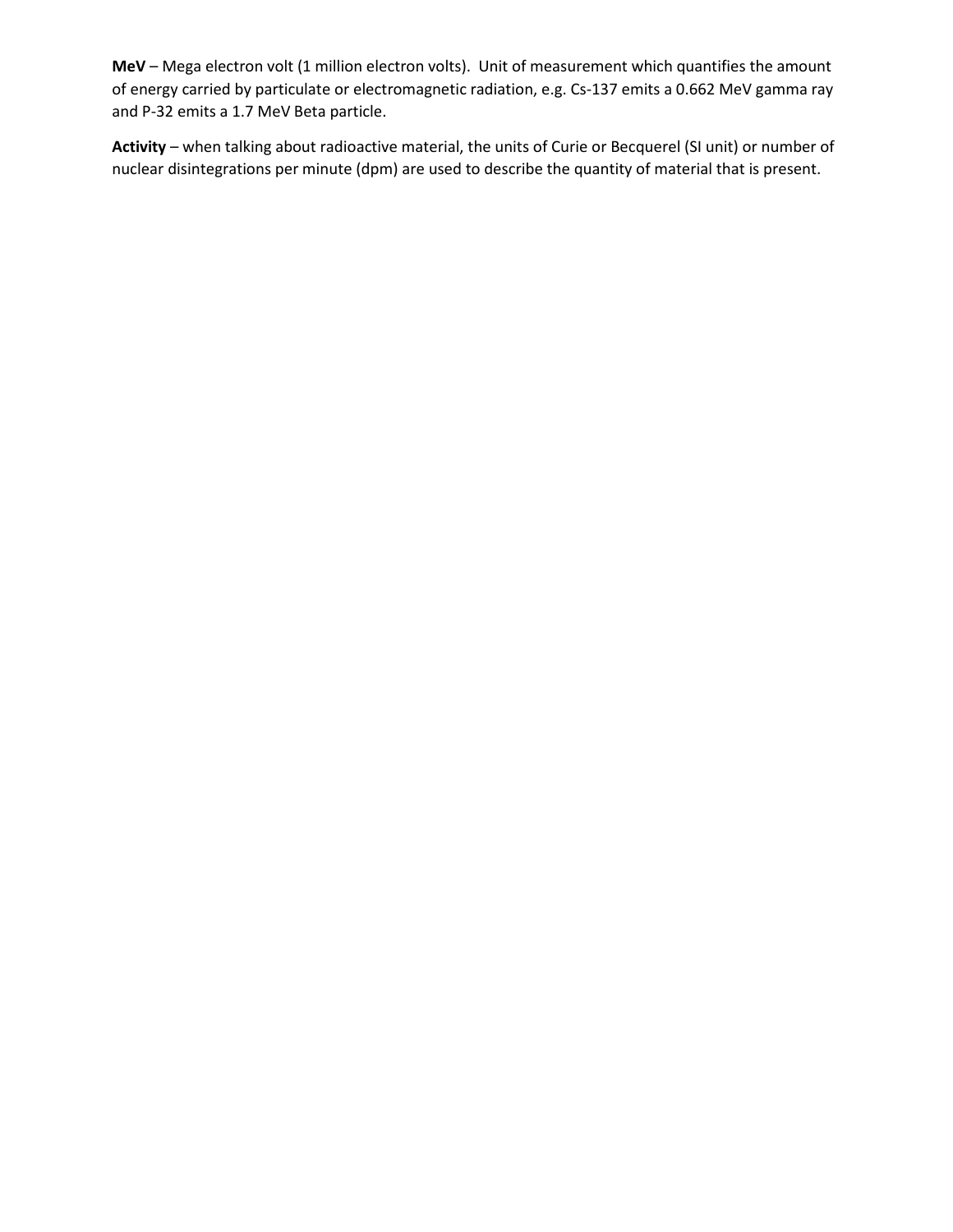## **Analytical X-Ray System Inspection**

|    | <b>X-Ray System:</b> |                           |                                                                                          |                                                       |     |    |                              |
|----|----------------------|---------------------------|------------------------------------------------------------------------------------------|-------------------------------------------------------|-----|----|------------------------------|
|    |                      |                           |                                                                                          |                                                       |     |    |                              |
|    |                      | Type: Cabinet             | Open                                                                                     | Closed                                                |     |    |                              |
|    |                      | Maximum: mA               |                                                                                          |                                                       | kVp |    |                              |
|    |                      |                           |                                                                                          | 1. Device present to prevent entry into primary beam: | Yes | No |                              |
|    |                      | Beam)                     | a. Warning light present for Tube Status                                                 |                                                       | Yes | No | (Required for Open           |
|    |                      | Beam)                     | b. Warning light present for Shutter Status                                              |                                                       | Yes | No | (Required for Open           |
|    |                      | casual opening:           | 2. Any unused ports secured in a manner to prevent                                       |                                                       | Yes | No | N/A                          |
| 3. |                      |                           | Labels required for an analytical x-ray system:                                          |                                                       |     |    |                              |
|    |                      |                           | a. Caution: High Intensity X-Ray Beam<br>On x-ray source housing                         |                                                       | Yes | No |                              |
|    |                      |                           | <b>Radiation when energized</b>                                                          | b. Caution Radiation: This Equipment produces         | Yes | No |                              |
|    | C.                   |                           | <b>Caution Radioactive Material</b>                                                      | Near any switch that energizes an x-ray tube          | Yes | No | N/A                          |
|    |                      |                           | If the radiation source is a radionuclide<br>d. Caution X-Ray Equipment                  |                                                       | Yes | No | (On Lab Door)                |
|    |                      |                           | 4. An "X-Ray On" light located near control panel:                                       |                                                       | Yes | No |                              |
|    |                      | 5. X-Ray exposure survey: |                                                                                          |                                                       |     |    |                              |
|    |                      |                           | a. 5 cm away from closed shutters:                                                       |                                                       |     |    | (2.5 mR/hr)                  |
|    | b.                   |                           | 5 cm away from generator cabinet                                                         |                                                       |     |    | $($ $0.25 \, \text{mR/hr}$ ) |
|    | c.                   |                           | 5 cm away from exterior surfaces:                                                        |                                                       |     |    | $($ $0.5 \, \text{mR/hr})$   |
|    | d.                   |                           | Surveys performed annually (maintain for<br>3 years) or after installation, maintenance, |                                                       | Yes | No |                              |
|    |                      | in doses)                 |                                                                                          | changes, abnormal conditions (>50% increase           |     |    |                              |
| 6. |                      |                           | <b>Standard Operating Procedures readily available:</b>                                  |                                                       | Yes | No |                              |
|    |                      |                           | a. Emergency Procedures Included:                                                        |                                                       | Yes | No |                              |
|    | Explain:             |                           | 7. Any safety bypasses or modifications present:                                         |                                                       | Yes | No |                              |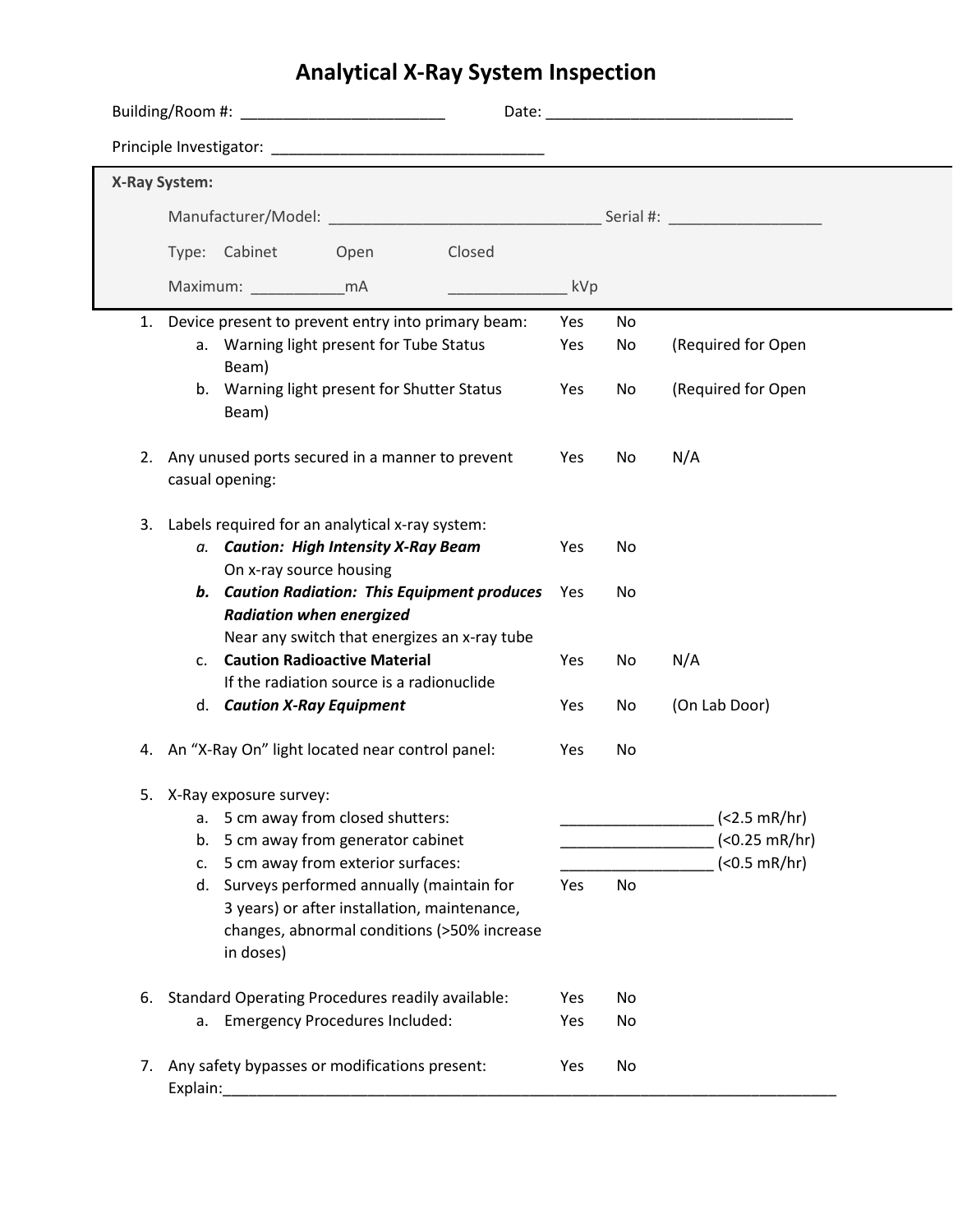| 8.                                         |                                                                              | Are Operators trained in the following areas:                                                                                                                                                                                  |            |     |     |  |
|--------------------------------------------|------------------------------------------------------------------------------|--------------------------------------------------------------------------------------------------------------------------------------------------------------------------------------------------------------------------------|------------|-----|-----|--|
|                                            | Radiation hazards associated with use:<br><b>Yes</b><br>No<br>a <sub>x</sub> |                                                                                                                                                                                                                                |            |     |     |  |
|                                            | b.                                                                           | Significance of warning devices:                                                                                                                                                                                               | Yes        | No  |     |  |
|                                            | c.                                                                           | Proper/Safety operating procedures:                                                                                                                                                                                            | Yes.       | No  |     |  |
|                                            | d.                                                                           | Symptoms of acute localized exposures                                                                                                                                                                                          | Yes        | No  |     |  |
|                                            | e.                                                                           | Procedures for reporting exposures:                                                                                                                                                                                            | <b>Yes</b> | No  |     |  |
| 9.                                         |                                                                              | Dosimetry available for personnel:                                                                                                                                                                                             | <b>Yes</b> | No. | N/A |  |
|                                            | a.                                                                           | Any high exposures since last survey                                                                                                                                                                                           | Yes        | No  |     |  |
|                                            |                                                                              | Explain: The contract of the contract of the contract of the contract of the contract of the contract of the contract of the contract of the contract of the contract of the contract of the contract of the contract of the c |            |     |     |  |
| 10. Interlocks are tested every 12 months: |                                                                              |                                                                                                                                                                                                                                | <b>Yes</b> | No  |     |  |
|                                            |                                                                              |                                                                                                                                                                                                                                |            |     |     |  |
|                                            | 11. Postings:                                                                |                                                                                                                                                                                                                                |            |     |     |  |
|                                            | a.                                                                           | Current registration posted:                                                                                                                                                                                                   | <b>Yes</b> | No. |     |  |
|                                            | b.                                                                           | <b>Yes</b>                                                                                                                                                                                                                     | No.        |     |     |  |
|                                            | c.                                                                           | <b>Emergency Procedures posted:</b>                                                                                                                                                                                            | <b>Yes</b> | No  |     |  |
|                                            |                                                                              | 12. Usage Log Maintained:                                                                                                                                                                                                      | Yes        | No  |     |  |

#### Additional Notes:

| Inspected By:                 | Date:                    |
|-------------------------------|--------------------------|
| Meter and Serial Number Used: | <b>Calibration Date:</b> |

\_\_\_\_\_\_\_\_\_\_\_\_\_\_\_\_\_\_\_\_\_\_\_\_\_\_\_\_\_\_\_\_\_\_\_\_\_\_\_\_\_\_\_\_\_\_\_\_\_\_\_\_\_\_\_\_\_\_\_\_\_\_\_\_\_\_\_\_\_\_\_\_\_\_\_\_\_\_\_\_\_\_\_\_\_

\_\_\_\_\_\_\_\_\_\_\_\_\_\_\_\_\_\_\_\_\_\_\_\_\_\_\_\_\_\_\_\_\_\_\_\_\_\_\_\_\_\_\_\_\_\_\_\_\_\_\_\_\_\_\_\_\_\_\_\_\_\_\_\_\_\_\_\_\_\_\_\_\_\_\_\_\_\_\_\_\_\_\_\_\_ \_\_\_\_\_\_\_\_\_\_\_\_\_\_\_\_\_\_\_\_\_\_\_\_\_\_\_\_\_\_\_\_\_\_\_\_\_\_\_\_\_\_\_\_\_\_\_\_\_\_\_\_\_\_\_\_\_\_\_\_\_\_\_\_\_\_\_\_\_\_\_\_\_\_\_\_\_\_\_\_\_\_\_\_\_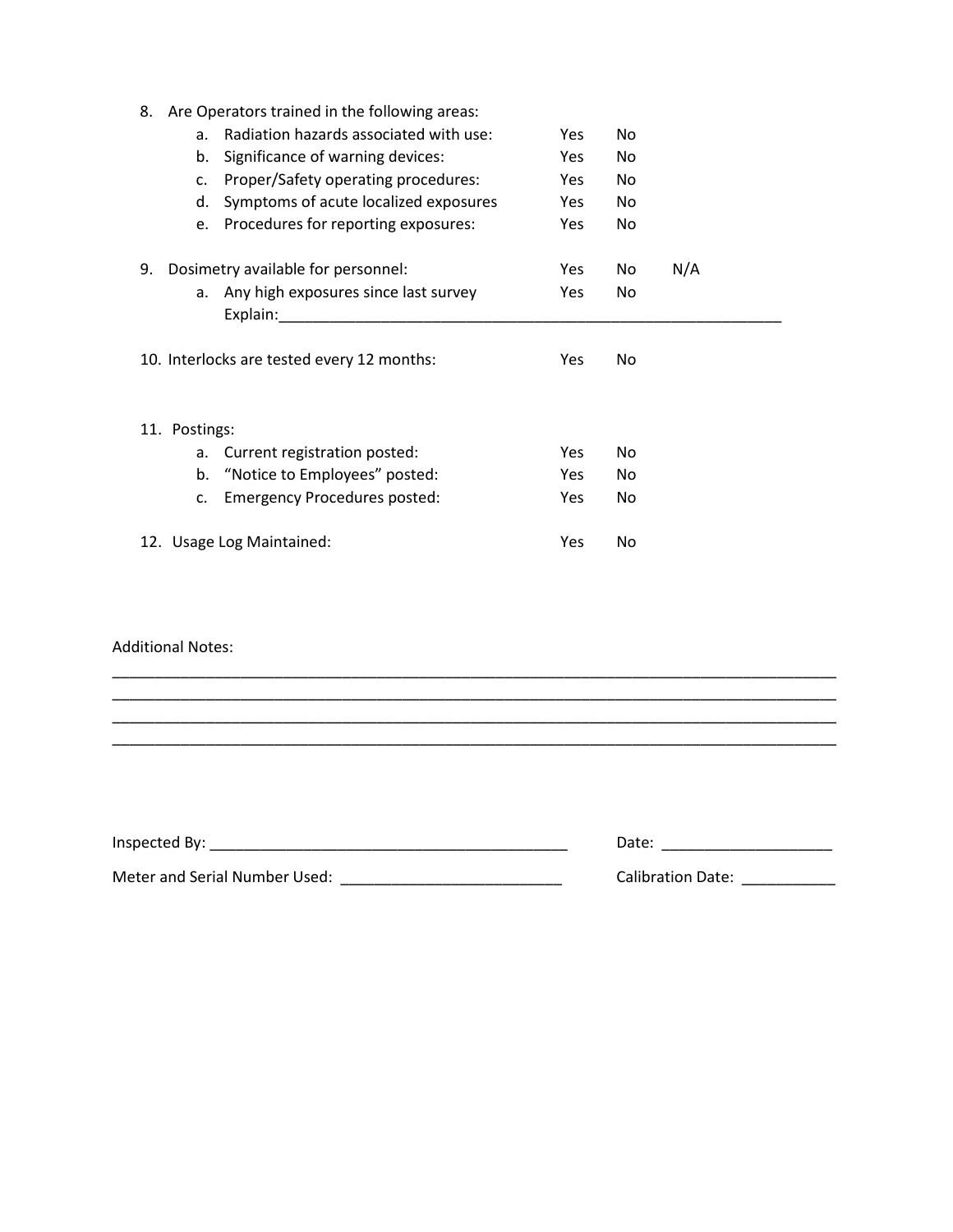#### APPLICATION FOR REGISTRATION OF X-RAY DEVICES

|                                           |         |                                                                                                                                                                                           |                        | <b>FOR OFFICE USE</b> |                                 |                         | <b>County County</b> |
|-------------------------------------------|---------|-------------------------------------------------------------------------------------------------------------------------------------------------------------------------------------------|------------------------|-----------------------|---------------------------------|-------------------------|----------------------|
|                                           |         |                                                                                                                                                                                           |                        | <b>ONLY</b>           |                                 | <b>Registration No.</b> |                      |
|                                           |         | Completion of this form is required. Failure to do so may result in a forfeiture of not less than \$10.00 or more than \$500.00.<br>Registration does not imply approval of installation. |                        |                       |                                 |                         |                      |
| <b>Name of Business</b>                   |         |                                                                                                                                                                                           |                        |                       |                                 |                         |                      |
|                                           |         |                                                                                                                                                                                           |                        |                       |                                 |                         |                      |
| Business Address-Street, City, State, Zip |         |                                                                                                                                                                                           |                        |                       |                                 |                         |                      |
|                                           |         |                                                                                                                                                                                           |                        |                       |                                 |                         |                      |
|                                           |         | Mailing Address If Different than Business Address                                                                                                                                        |                        |                       |                                 |                         |                      |
|                                           |         |                                                                                                                                                                                           |                        |                       |                                 |                         |                      |
| Telephone No. (include extension if any)  |         |                                                                                                                                                                                           |                        |                       |                                 |                         |                      |
|                                           |         |                                                                                                                                                                                           |                        |                       |                                 |                         |                      |
|                                           |         | Name and Title of Person Responsible for Radiation Safety                                                                                                                                 |                        |                       |                                 |                         |                      |
|                                           |         |                                                                                                                                                                                           |                        |                       |                                 |                         |                      |
| Application                               |         |                                                                                                                                                                                           |                        |                       |                                 |                         |                      |
| Medical<br>Osteopath                      |         | Dental<br>Podiatrist                                                                                                                                                                      | Hospital<br>Industrial |                       | Chiropractor<br>Other (Explain) | П                       | Veterinary           |
|                                           |         | List number of X-Ray units. In "Use" column show "R" for radiographic, "F" for fluoroscopic; "T" for therapeutic                                                                          |                        |                       |                                 |                         |                      |
| Max kVp                                   | Max. mA | and "O" for other. If "Other, please explain. If more space is needed, please attach a separate sheet.<br>Model Name                                                                      | Serial No.             |                       | Manufacturer's Name             | Year                    | Use                  |
|                                           |         |                                                                                                                                                                                           |                        |                       |                                 | Installed               |                      |
|                                           |         |                                                                                                                                                                                           |                        |                       |                                 |                         |                      |
|                                           |         |                                                                                                                                                                                           |                        |                       |                                 |                         |                      |
|                                           |         |                                                                                                                                                                                           |                        |                       |                                 |                         |                      |
|                                           |         |                                                                                                                                                                                           |                        |                       |                                 |                         |                      |
|                                           |         |                                                                                                                                                                                           |                        |                       |                                 |                         |                      |
|                                           |         |                                                                                                                                                                                           |                        |                       |                                 |                         |                      |
|                                           |         |                                                                                                                                                                                           |                        |                       |                                 |                         |                      |
|                                           |         |                                                                                                                                                                                           |                        |                       |                                 |                         |                      |
|                                           |         |                                                                                                                                                                                           |                        |                       |                                 |                         |                      |
|                                           |         | If you are responsible for x-ray units at locations other than listed above, please list the locations.                                                                                   |                        |                       |                                 |                         |                      |
|                                           |         |                                                                                                                                                                                           |                        |                       |                                 |                         |                      |

| SIGNATURE - Person Responsible for radiation safety                                                                                                                                                                                                                                                                                                     | Title                                         | Date signed (mm/dd/yy)                                                                                                                                              |
|---------------------------------------------------------------------------------------------------------------------------------------------------------------------------------------------------------------------------------------------------------------------------------------------------------------------------------------------------------|-----------------------------------------------|---------------------------------------------------------------------------------------------------------------------------------------------------------------------|
| The registration fee is based on the facility type and the number of x-<br>ray tubes. Make check payable to the Department of Health Services<br>and submit with this application. Contact the Radiation Protection<br>Section at (608) 267-4782 for the correct fee or link to the web site at<br>http://dhs.wisconsin.gov//dph_beh/BEH/Xray/index.htm | <b>Mail completed</b><br>original form<br>to: | <b>Department of Health Services</b><br><b>Division of Public Health</b><br><b>Radiation Protection Section, RM B157</b><br>P.O. Box 2659<br>Madison, WI 53701-2659 |

Note: Multiple x-ray devices at a single location and under the control of one person may be considered a single registration and only one registration fee is required. If, however, the devices are located at separate addresses, it will be necessary to consider each location as a separate registration and an additional fee is required for each location. A of issue date.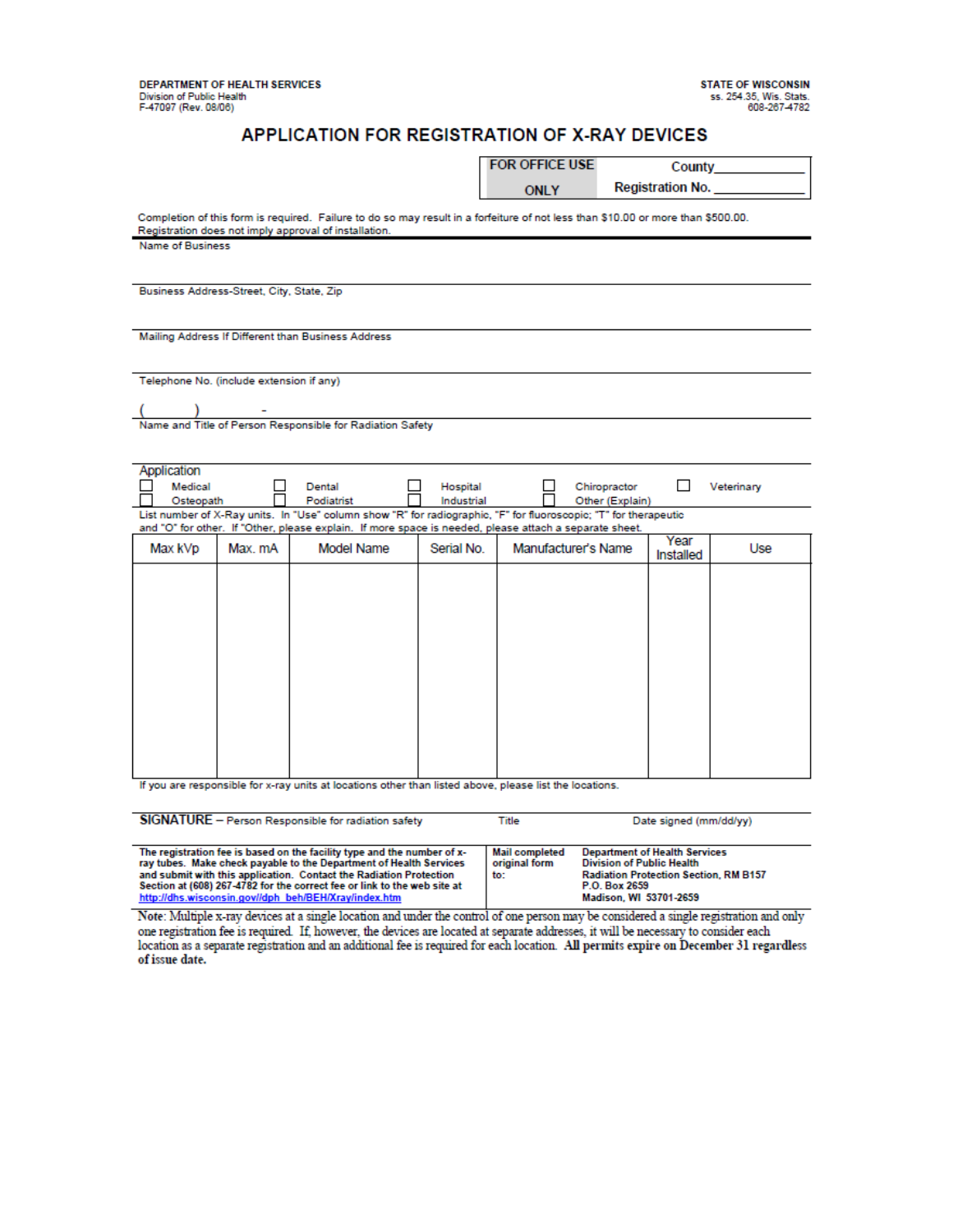#### UNIVERSITY SAFETY AND ASSURANCES

#### RADIATION SAFETY PROGRAM **PERSONAL DOSIMETER APPLICATION**

| Male: $\Box$ | Female: $\Box$                                                                                                                              | PERSONAL DOSIMETER APPLICATION                               |                                    |                 |  |  |
|--------------|---------------------------------------------------------------------------------------------------------------------------------------------|--------------------------------------------------------------|------------------------------------|-----------------|--|--|
| NAME:        |                                                                                                                                             |                                                              |                                    |                 |  |  |
|              | Last                                                                                                                                        | First                                                        | MI/Maiden                          |                 |  |  |
|              | <b>BIRTHDATE:</b>                                                                                                                           |                                                              | SOC. SEC. NO:                      |                 |  |  |
|              | Month                                                                                                                                       | Year<br>Day                                                  |                                    |                 |  |  |
|              | <b>EMAIL ADDRESS:</b>                                                                                                                       |                                                              | <b>PRIMARY INVESTIGATOR:</b>       |                 |  |  |
|              | <b>LAB ADDRESS:</b>                                                                                                                         |                                                              | <b>LAB PHONE:</b>                  |                 |  |  |
| 1.           | Check the statement that applies to you:                                                                                                    |                                                              |                                    |                 |  |  |
|              |                                                                                                                                             | I will be working directly with radioactive materials at UWM |                                    |                 |  |  |
|              | I will be working in a lab where others will use or store radioactive materials. I do<br>not expect to handle radioactive materials myself. |                                                              |                                    |                 |  |  |
|              | List the major type and millicurie quantities of radioactive materials you will be exposed to<br>in any one time:                           |                                                              |                                    |                 |  |  |
|              | <b>I WILL WORK DIRECTLY WITH:</b>                                                                                                           |                                                              | <b>OTHERS IN MY LAB WORK WITH:</b> |                 |  |  |
|              | <b>RADIONUCLIDE</b>                                                                                                                         | <b>QUANTITY</b>                                              | <b>RADIONUCLIDE</b>                | <b>QUANTITY</b> |  |  |
|              |                                                                                                                                             |                                                              |                                    |                 |  |  |
|              |                                                                                                                                             |                                                              |                                    |                 |  |  |

List the type(s) of radiation producing machine(s) you will work with:

ionizing radiation. I will not use the machine personally.

I will be working directly with an irradiator or a machine that produces ionizing

I will be working in a lab or facility where others will use a machine that produces

 $\Box$ 

 $\Box$ 

 $\Box$ 

 $\Box$ 

None of the above applies. I need a badge for the following reason:

2. Have you ever been issued a radiation dosimeter at this or any other institution?

| Yes |  |  | Uncertain |
|-----|--|--|-----------|
|-----|--|--|-----------|

radiation (e.g., x-ray diffraction unit).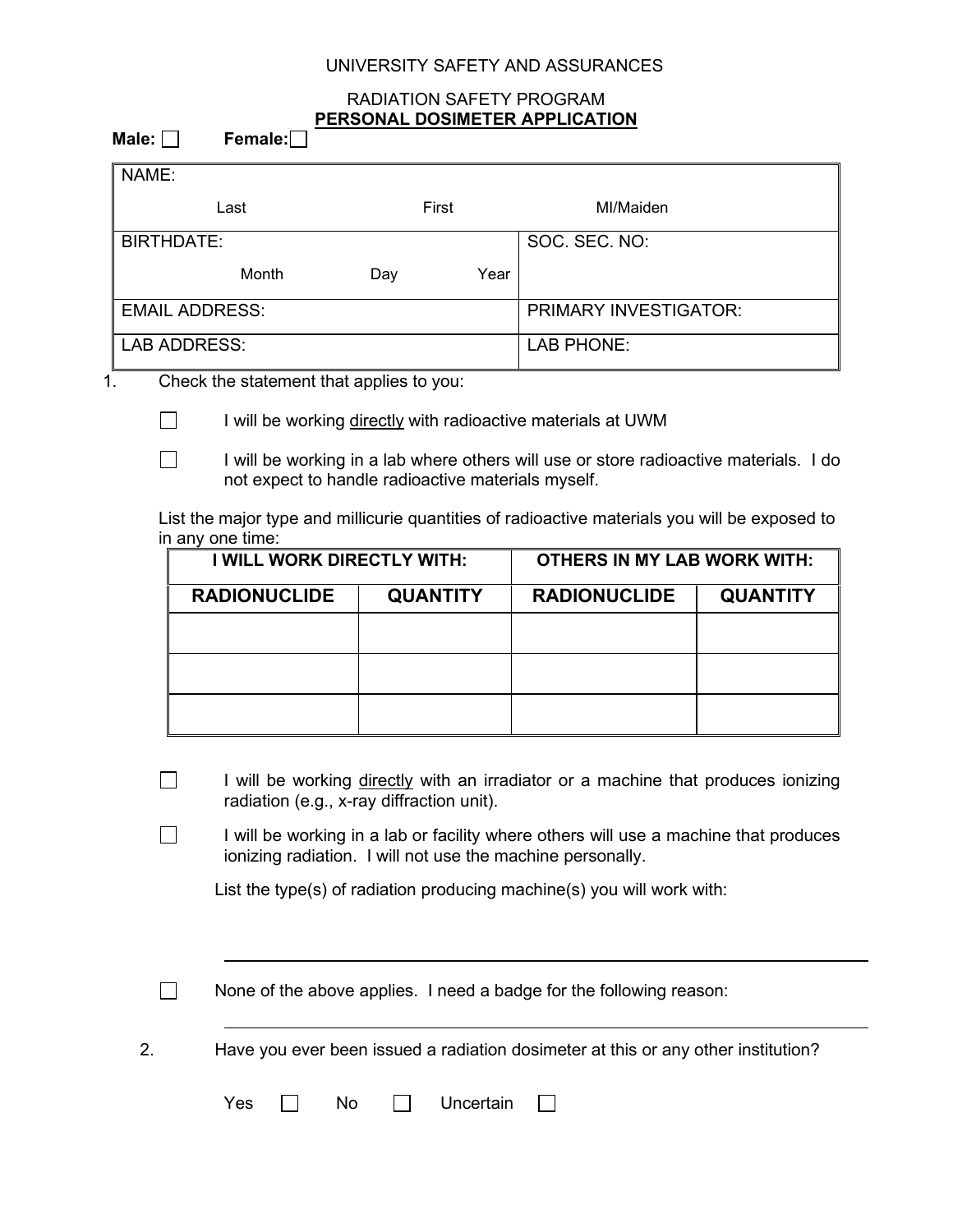a. If the dosimeter was issued at the University of WI – Milwaukee, please list your supervisors name and department:

| Name: | Dept: |  |
|-------|-------|--|
|-------|-------|--|

b. If dosimeter was issued by some other employer(s) please fill out the requested information for each employer (attach additional pages if necessary):

| <b>Most Recent Employer</b> |      |        | <b>Other (Previous) Employer</b> |      |        |  |
|-----------------------------|------|--------|----------------------------------|------|--------|--|
| Name:                       |      |        | Name:                            |      |        |  |
| Address:                    |      |        | Address:                         |      |        |  |
| City:                       |      |        | City:                            |      |        |  |
| State, Zip:                 |      |        | State, Zip:                      |      |        |  |
| Dates: From:                | To:  | (MMYY) | Dates: From:                     | To:  | (MMYY) |  |
| Type of Work:               |      |        | Type of Work:                    |      |        |  |
| <b>Estimated Dose:</b>      | mrem |        | <b>Estimated Dose:</b>           | mrem |        |  |

I certify that I have received training in the radiation source(s) and/or equipment I will be working with and will implement the ALARA principles to keep my radiation dose as low as reasonably achievable. To my knowledge, I have not exceeded any Federal or state radiation exposure limits (see above) prior to my work here at UWM.

Signed: **Date: Date: Date: Date: Date: Date: Date: Date: Date: Date: Date: Date: Date: Date: Date: Date: Date: Date: Date: Date: Date: Date: Date: Date: Date: Date: Date:** 

**My signature authorizes the Radiation Safety Program to request my radiation exposure from previous employers.**

**Privacy Act Statement:** Title 10 Code of Federal Regulations (CFR) Part 19l.13 (NRC), Title 29 CFR Part 1910.96 (OSHA) and Wisconsin Health and Family Services (HFS) Part 157.88 (3) require each employer to obtain all of your radiation exposure records to document previous exposure history. The information is used in the evaluation of risk exposure to ionizing radiation or radioactive materials. It permits meaningful comparison of both current (short-term) and long-term exposure to ionizing radiation or radioactive material. The social security number is used to assure that UW-Milwaukee has an accurate identifier not subject to the coincidence of similar names or birth dates among the large number of persons on whom exposure data is maintained. Data on your exposure to ionizing radiation or radioactive materials is always available to you upon request.

Return this completed application to: Radiation Safety Program

University Safety and Assurances (Lapham Hall W217)

Fax: 229-6729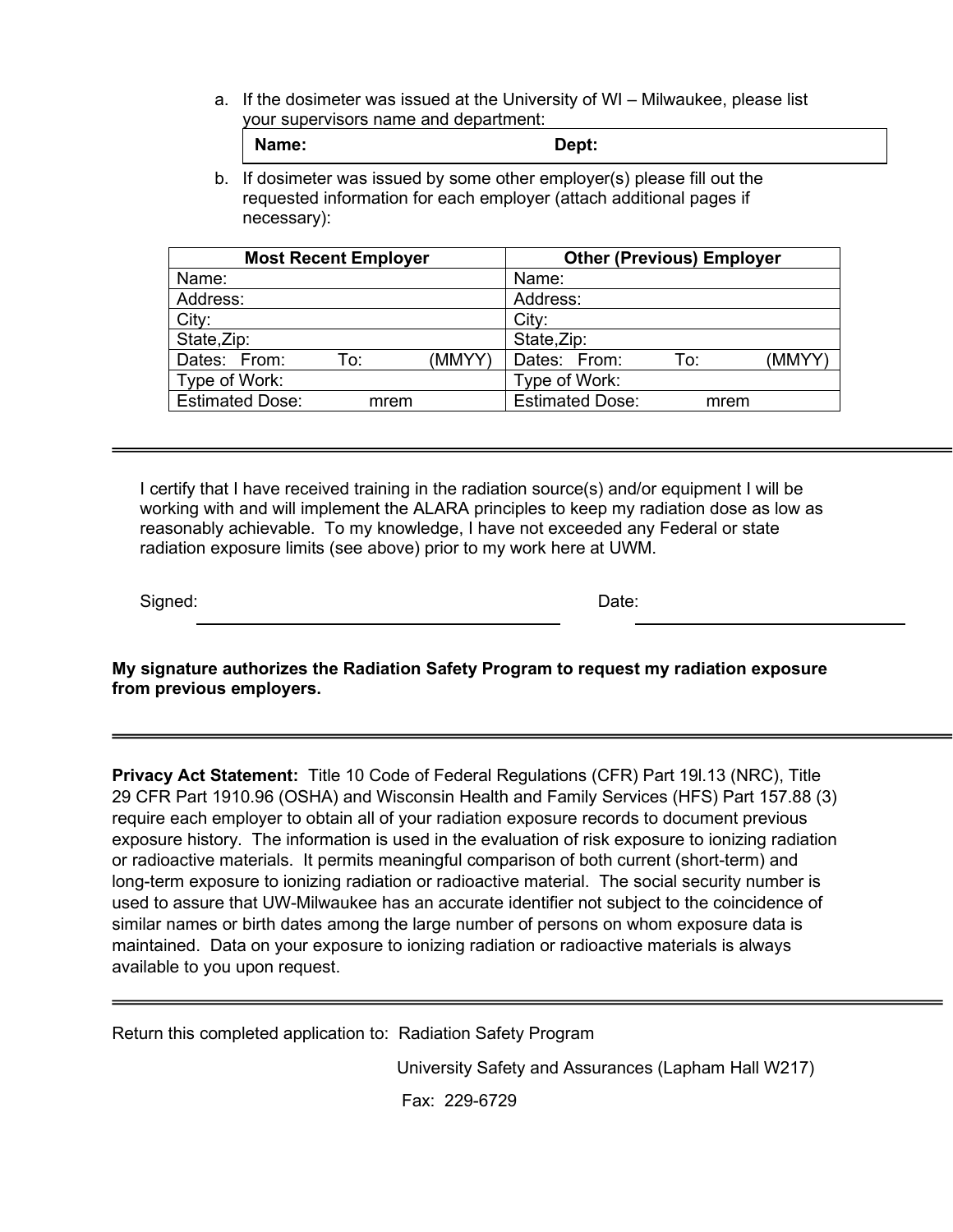Radiation Safety Office

University of Wisconsin-Milwaukee

In accordance with the State of Wisconsin regulation, DHS 157.3(90) I am declaring that I am pregnant. I believe I became pregnant in \_\_\_\_\_\_\_\_\_\_\_\_\_\_\_\_\_\_\_\_\_(only the month and year need to be provided).

In accordance, State of Wisconsin regulation DHS 157.22 (8) Dose EQUIVALENT TO AN EMBRYO OR FETUS, I understand the radiation dose to my embryo/fetus during my entire pregnancy will not be allowed to exceed 0.5 rem (500 mrem) (unless that dose has already been exceeded between the time of conception and submitting this letter). I also understand that meeting the lower dose limit may require a change in job or job responsibilities during my pregnancy.

(Your signature)

(Your name printed)

(Date)

Please return the completed form to:

Radiation Safety Office

Lapham Hall W217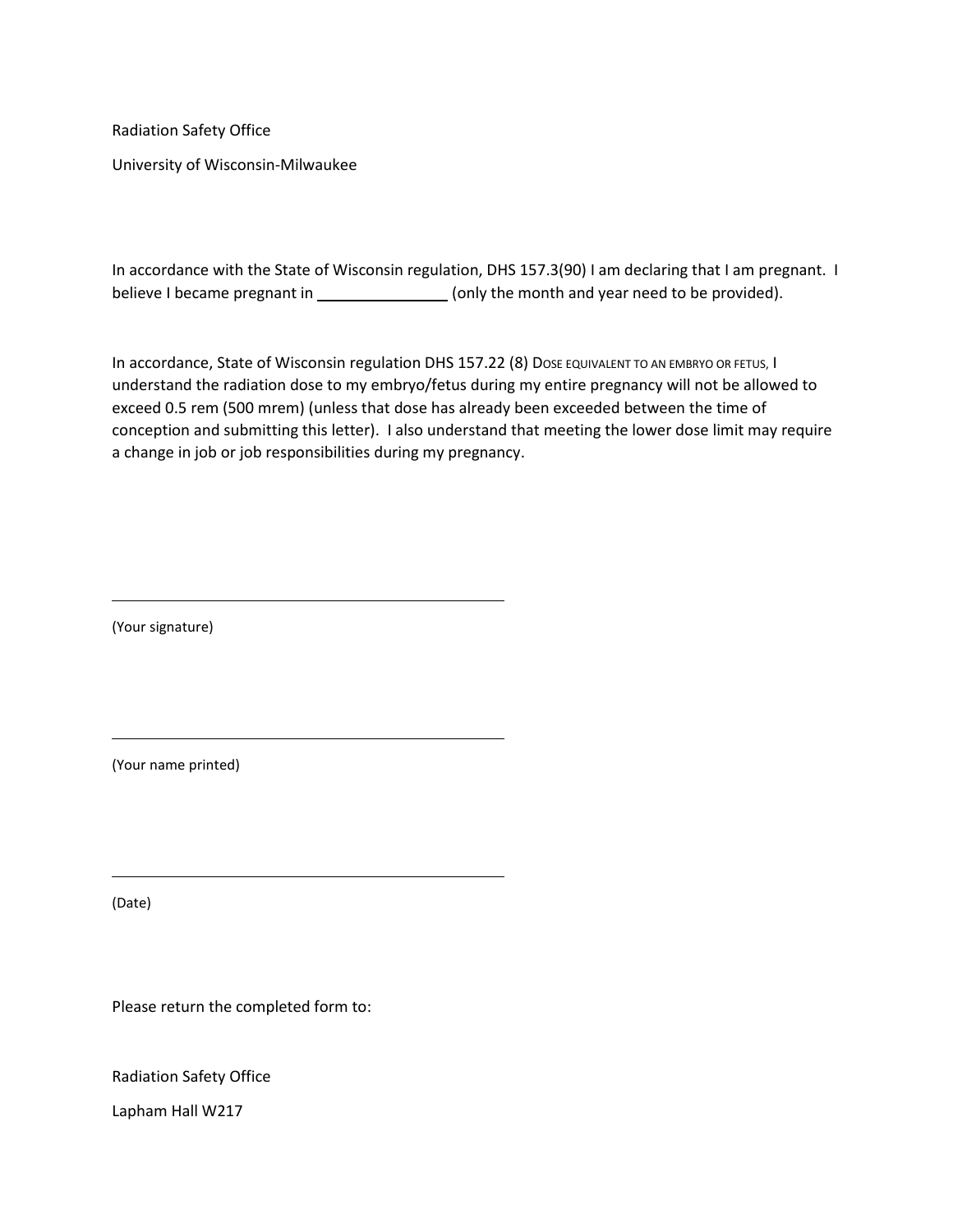## **X-RAYS AND X-RAY PRODUCING EQUIPMENT**

#### **HAZARDS OF X-RAYS**

X-rays are electromagnetic energy traveling as waves. They are the same as gamma rays except that gamma rays are emitted from the nucleus of an atom while x-rays originate in the atom's electron cloud. Analytical x-rays are produced by accelerated electrons from a cathode to an anode (target) in an x-ray tube.

X-rays can be very penetrating. The voltage of the system indicates how penetrating the x-rays will be. The higher the voltage of the generator, the more penetrating the radiation. Just like gamma rays, xrays interact with molecules in the body to produce ion pairs. To protect personnel from these penetrating rays, thick, dense material (e.g., lead, steel, etc.) is used as shielding.

Certain analytical systems, (e.g., x-ray diffraction), have sufficient voltage to produce low energy (e.g., 1 - 50 keV) or soft x-rays. The soft x-rays with energies from 1 to 20 keV are absorbed in the first few millimeters of the skin, although for extremities, some of this radiation may also be absorbed to the bone. Excessive exposure from this type of radiation often produces skin reddening at exposures of approximately 300 rem (300,000 mrem) while severe skin burns can result for exposures above 500 rem. Because some types of analytical x-ray systems can produce exposure rates between 1000 and 1,000,000 mrem/hr, even short exposures to the beam are capable of producing damage. For that reason, the primary radiation beam must always be contained in a shield.

#### **RADIATION PROTECTION TECHNIQUES**

The basic radiation protection principles of time, distance and shielding, apply equally to x-ray and radioisotope sources. Implementation of these principles include:

- TIME: When you need to use an x-ray system, work quickly and efficiently. Experiments should be carefully planned and rehearsed to minimize the exposure time.
- DISTANCE: Because radiation is significantly reduced by distance, remaining at least 6 feet away from an x-ray radiation source provides a great deal of protection. When an x-ray system is being used, if you are not required to be near the system, move away. Note that many analytical systems use narrow x-ray beams. With narrow beams, even being 6 feet away from the system may result in much of the radiation beam being absorbed by your body.
- SHIELDING: On installation, primary consideration should be given to insure each tube is protected by fixed shielding. Reliance should not be placed on protective aprons and other shielding worn by the person using the system. Emplaced shielding is the most effective mechanism of protecting workers from unnecessary x-ray exposure. Always operate these systems with all shielding and safety components in place; never tamper with system interlocks.

#### **ANALYTICAL X-RAY SYSTEMS**

Analytical x-ray machines (e.g., x-ray diffraction, etc.) are used extensively for microstructure analysis in various research and teaching activities. Tubes for this purpose usually operate about 35 - 40 kV and 10 - 40 mA. In such equipment, the primary x-ray beam is permitted to impinge on the specimen and the scattered radiation is measured by a radiation detector located at various angles with respect to the sample. The principal hazards with this type of equipment is the possibility of exposure of the hands to the direct beam if a change in specimens is attempted while the tube is still energized. These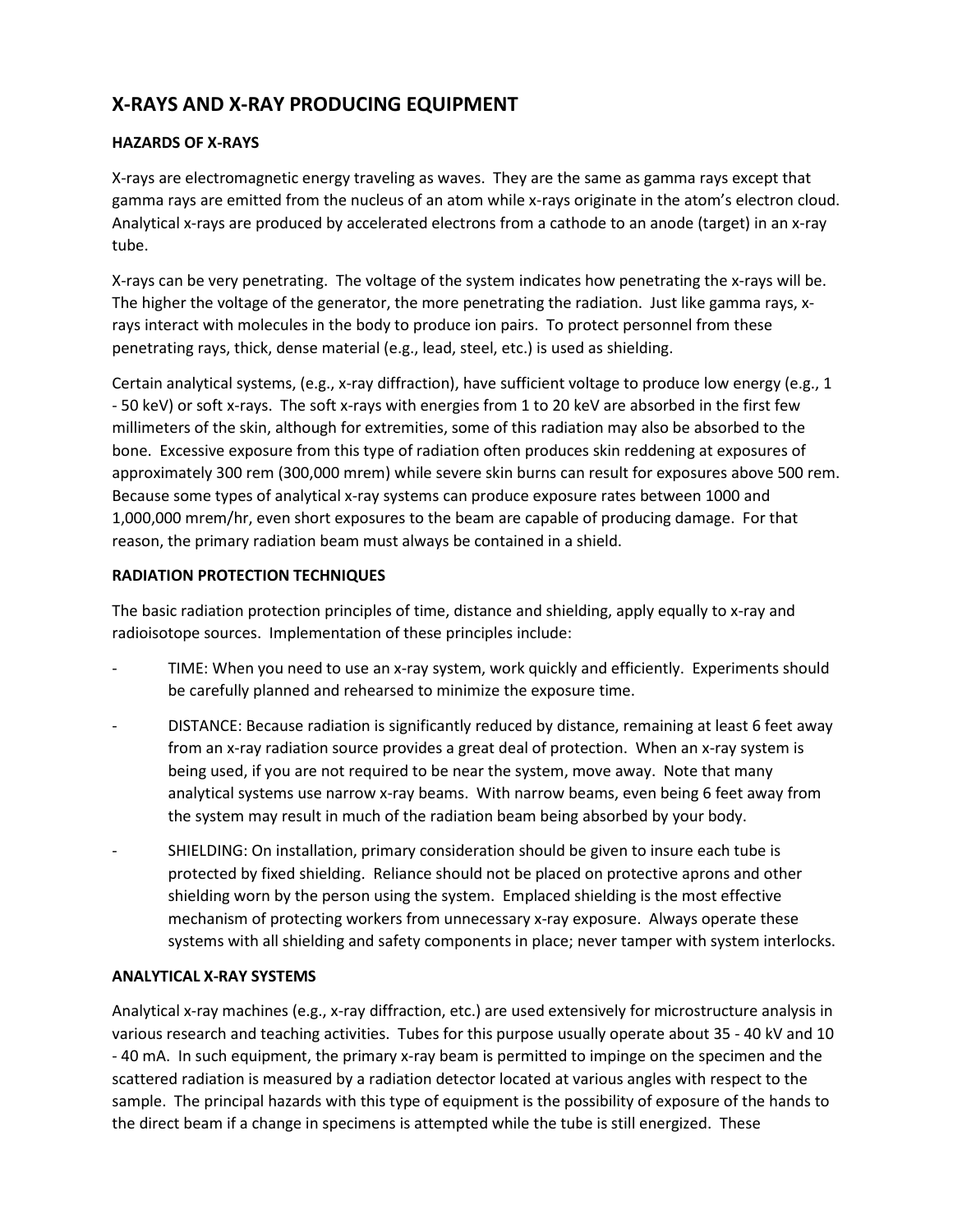precautions and operational guidelines, considered to be the minimum requirements followed, help insure that radiation exposures will be as low as reasonably achievable when working with analytical xray systems.

#### **PRECAUTIONS AND GUIDELINES**

- Get proper training/instruction from the person in control before operating x-ray producing machines.
- Never assume the unit was left in a safe working condition by the previous user, check the shielding before turning the unit on.
- Unless a pre-operational check was made, do not trust the warning lights when they are not lit. To check the lights operability, set the unit to its lowest kV and mA setting and check the warning lights and interlocks.
- Do not bypass any safety device or interlock without the approval of the person in control of the machine. In such cases, post a sign stating **Safety Device Not Working.** Return the system to its unmodified state with all interlocks operational as soon as possible.
- Wear all issued dosimeters at the proper height and facing the radiation source.
- Shielding should always be adequate so other factors need not be required for safety. However, exposure reduction techniques include, increasing your distance from the x-ray source, increasing shielding, and decreasing the time spent near the x-ray source.
- Do not work near the open, unshielded beam. However, if it is necessary to work near the unshielded radiation beam (e.g., for system alignment):
	- \* Reduce the beam current (mA) and the beam energy (kV) to the lowest settings possible to reduce exposure rates.
	- \* Keep hands and body at a safe distance from the beam by using appropriate alignment tools.
	- \* Carry out the manufactures alignment procedures.
	- \* Remember, you are in a potentially hazardous situation, think before each step.
- When working with open beam x-ray equipment the unit may not be left unattended and the operator must always be immediately present.
- Secure all unused ports from casual opening.
- In case of a radiation emergency or other situation where something has gone wrong, notify the Radiation Safety Program immediately (414-430-7507).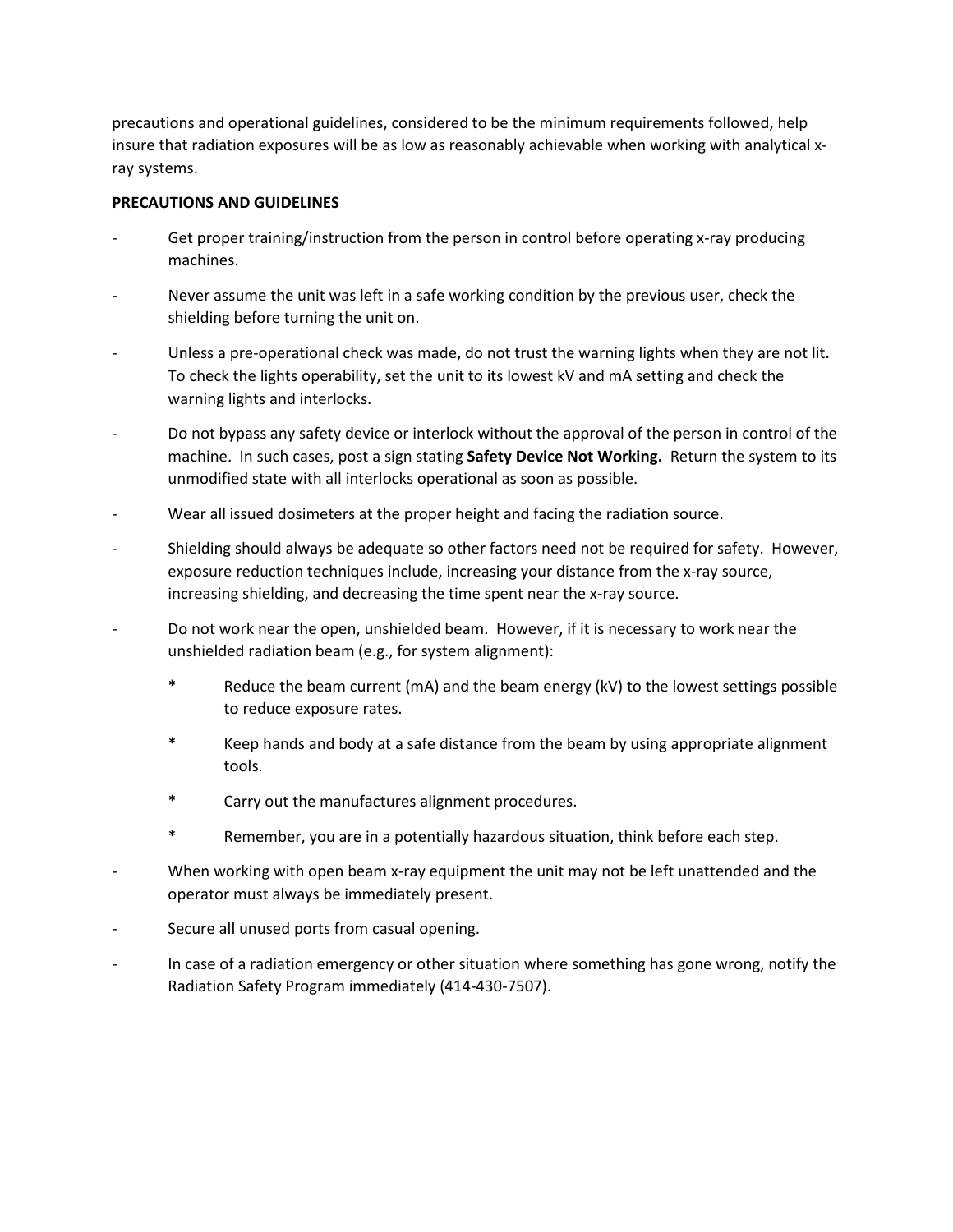#### **ANALYTICAL X-RAY EQUIPMENT RADIATION SAFETY REQUIREMENTS**

X-ray producing devices at UWM are regulated by the State of Wisconsin, Department of Health Services (DHS), Radiation Protection Section. All applicable regulations and safety requirements should be adhered to whenever working with x-ray producing equipment. Some of the most important safety requirements are:

- A safety device must be provided which prevents entry of any part of an individual's body into the primary x-ray beam path or which causes the beam to be shut off immediately upon such entry.
- Warning devices must be provided near the radiation source housing which indicated the x-ray tube status (ON/OFF) or a shutter status (OPEN/CLOSED) indicator located near each port.
- Unused ports must be securely closed and shielded.
- X-ray equipment must be labeled with a sign bearing the conventional radiation symbol and the words **CAUTION - High Intensity X-ray Beam** and **CAUTION RADIATION - This equipment produces radiation when energized.**
- Equipment installed after 1/1/79 must be equipped (on each port) with a shutter that cannot be opened unless a collimator or coupling has been attached.
- A warning light labeled **X-ray On** must be located near any switch that energizes the tube and must go on only when the tube is energized.
- The leakage radiation from the x-ray tube housing, with all the shutters closed, must not exceed 2.5 mR/hr at 5 cm from the surface. The x-ray generator must have a protective cabinet which limits leakage radiation from the surface to 0.25 mR/hr or less.
- Each room containing x-ray equipment shall be posted with a sign bearing the conventional radiation symbol and the works **CAUTION - X-ray equipment**.
- Written operating procedures must be available to all persons who use the device.
- No safety devices may be bypassed without the approval of the person controlling the installation. In such a case, a conspicuous sign must be posed stating **Safety device not working**.
- No one may be permitted to operate an x-ray machine without receiving instruction on the radiation hazards involved, safety devices, operating procedures, symptoms of acute localized exposure and procedures for reporting a suspected overexposure.